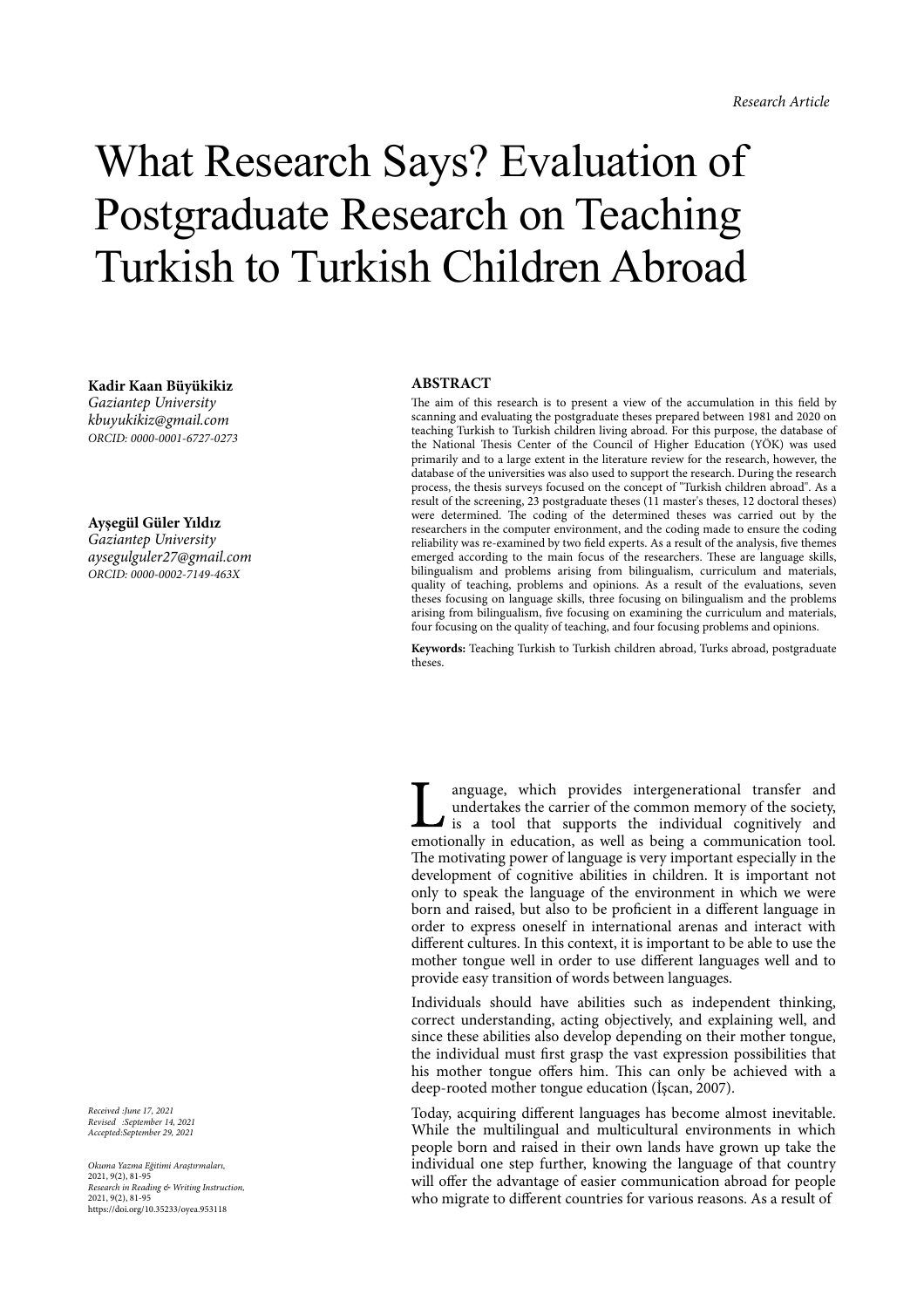this situation, besides the concept of mother tongue, the concept of bilingualism has gained importance in the literature. The concept of bilingualism began to be used in the 1960s with the work migration from Turkey to Europe. The desire of Turks who immigrated to Europe for economic reasons, to adapt to the host country and to continue their life there, has made bilingualism a necessity due to their second language (Demirbaş, 2014).

The density of the Turkish population living abroad also brought questions about education, problems in this regard and what should be done. In order to clarify this situation, to identify the problems and to find solutions accordingly, many studies have been carried out in different formats such as articles, theses, and books.

Skutnabb-Kangas (1981) uses the 'lotus flower' analogy when describing foreign language teaching, bilingualism and language development accordingly.

Özdemir (1988, p. 85) defines the concept of bilingualism in the form of "an understanding that allows the child to define his/her self-development within the process of his/her mother tongue, without preferring one of the languages spoken by the majority and the minority in the same country"; Grosjean (2008, p. 10), "regular use of two or more languages (or dialects) and bilinguals as people who use two or more languages (or dialects) in their daily lives"; Aksan (1998, p. 26), on the other hand, defines it "as acquiring and using more than one language for various reasons and under different conditions, or learning a second language at a level close to the mother tongue".

Resources that will create awareness about mother tongue learning of Turks living abroad and reach the fourth generation today, and that cultural transfer will be ensured along with mother tongue learning, are provided through Turkish and Turkish Culture Textbooks in the light of the curriculum conducted by the Ministry of National Education (MEB) and prepared by experts.

In this direction, eight programs were created in 1969, 1980, 1982, 1986, 2000, 2006, 2009 and 2018, and Turkish and Turkish Culture textbooks were prepared for the programs in 2009 and 2018 (Şen, 2020).

In the research, it is aimed to determine the master's and doctoral theses prepared between 1981-2020 about the Turkish education of Turks who go abroad for various reasons and continue their lives there, and therefore Turkish children, and to evaluate these theses and to reveal an image of the accumulation in this field.

This research is limited to postgraduate theses on teaching Turkish to Turkish children abroad between 1981-2020. Accordingly, the words "bilingualism, multiculturalism, Turks abroad, Turkish education abroad, Turkish abroad" were entered in the "scan term" section on the main page of the YÖK National Thesis Center, and only within the scope of the literature, "Turkish education" was focused. studies that could be evaluated. Studies done outside the field (sociology, psychology, philosophy, etc.) were not included in the research.

### **Method**

#### **Model**

This study is a qualitative research aiming to evaluate the postgraduate theses on teaching Turkish to Turkish children living abroad. Qualitative research is a research in which qualitative data collection methods such as observation, interview and document analysis are used, and a qualitative process is followed to reveal perceptions and events in a natural environment in a realistic and holistic way (Yıldırım & Şimşek, 2008, p. 39).

## **Selected Works**

In the study, postgraduate theses prepared in the literature between 1981-2020 related to teaching Turkish to Turkish children living abroad were used.

The most basic feature of qualitative research is that it tries to examine the events, facts, norms and values researched from the perspectives of the people researched (Ekiz, 2017). In this study, firstly, the National Thesis Center of YÖK was used, and then graduate theses whose contents were accessible in line with the information obtained from previous studies were included in the study.

#### **Data Analysis**

In this study, the document analysis technique, which is a qualitative research method, was used in the analysis of the data. "Document analysis includes the analysis of written materials containing information about the case or cases aimed to be investigated" (Yıldırım & Şimşek, 2008, p.187).

In the research, the theses prepared between 1981-2020 on the Turkish language teaching of Turkish children living abroad were scanned with the determined keywords and the literature review was terminated on January 1, 2021. A total of 63 master's and 24 doctoral theses were identified in the survey. A total of 23 theses, including 11 master's theses and 12 doctoral theses, which are relevant and accessible, were included in the study. The studies examined are classified in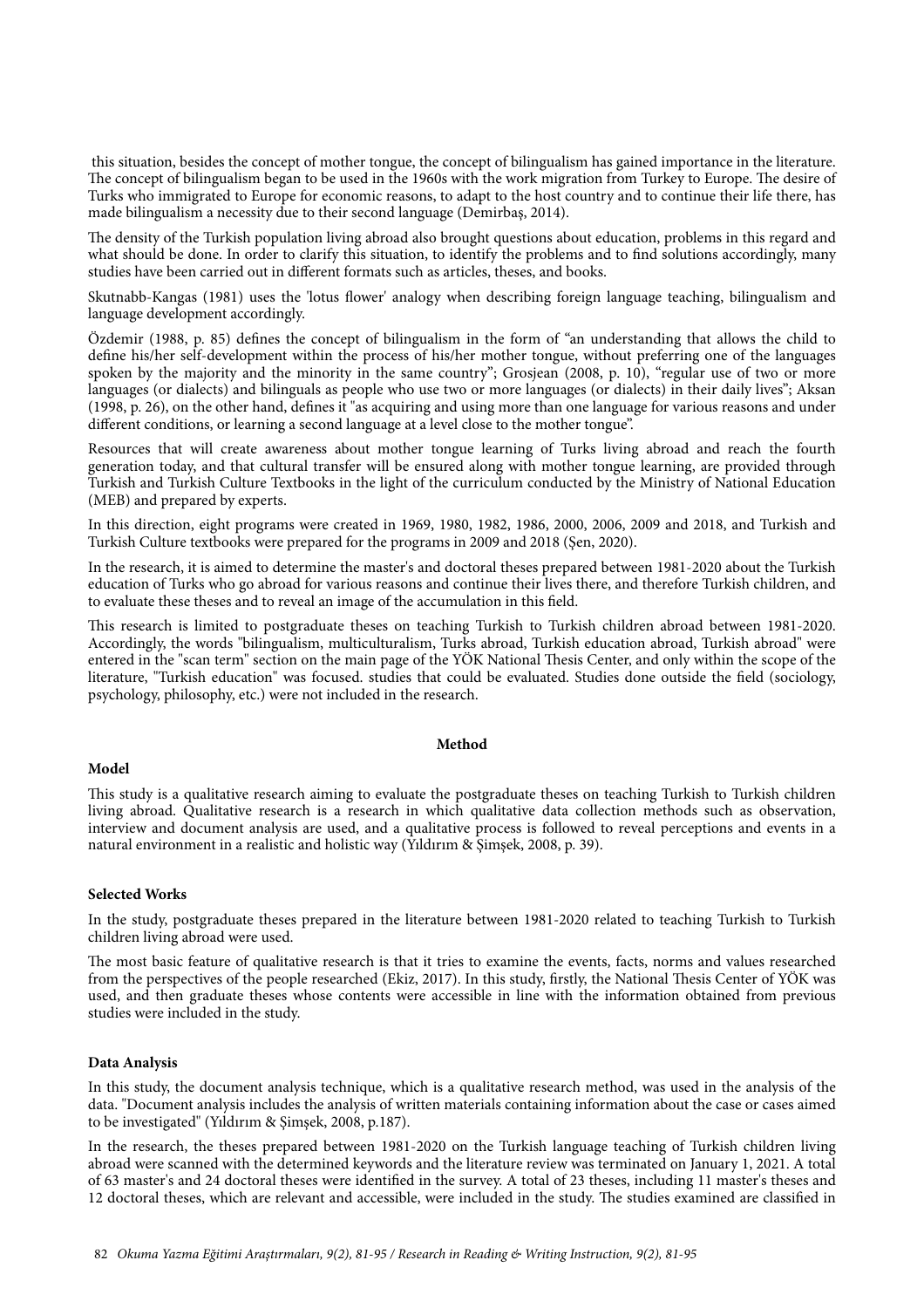tables according to the subject and title they contain. In the tables, the findings that are suitable for the main topic, the title and content of the theses, which are multidimensional and have too many sub-problems, are given, and the questions about the sub-problems are expressed superficially. The 23 theses included in the research are indicated with asterisk after the bibliography.

## **Findings**

As a result of the analysis, five themes were reached according to the main focus of the researchers.

## **Distribution of Theses Prepared on Teaching Turkish to Turkish Children Abroad by General Status in Language Skills**

In the studies prepared on teaching Turkish to Turkish children abroad, it is seen that the four basic language skills, especially writing skills, are emphasized, followed by reading and speaking skills. It is noteworthy that among the studies, the least discussed language skill in this context is the listening skill. It is understood that the four basic language skills are handled individually or in pairs as reading comprehension-written expression, written and oral expression, but all four basic language skills are included in only one study. Considering the sample size, it is seen that only one of the studies included student and teacher groups, while the others only worked with students, and the textbook was not included as a sample. It is seen that the sample is stated as secondary school, primary school, primary education in some studies, in some studies it is at different grade levels attending Turkish and Turkish culture lessons, and in some studies it is stated as different age groups attending Turkish and Turkish culture lessons, although it is rarely expressed as a level of exchange. In this context, when the sample group of the studies on the four basic language skills is examined, it can be seen from the table that three studies were studied with a sample group below 100 and the other four studies with a sample group above 100.

It is noticed that the studies dealing with the four basic language skills generally prefer the scanning method and generally use the composition printing and survey method as data collection tools, but various data collection techniques are also used. When we look at the findings part of the studies, it is understood that the attitudes towards Turkish do not change according to age, gender, going to Turkey or the education of the parents, but it varies according to the language spoken at home, the frequency of reading books and the use of the internet.

In the findings part of the studies, it is another remarkable point that the rate of making mistakes of male students is higher than that of females, and the success scores of females are higher than male students.

#### **Distribution of Theses Prepared on Teaching Turkish to Turkish Children Abroad by Bilingualism and the Problems Caused by Bilingualism**

It is understood that among the studies on teaching Turkish to Turkish children abroad, those related to bilingualism and the problems arising from bilingualism were conducted in 2005, 2016 and 2017 and were studied less than the four basic language skills. It is noteworthy that the sample group in the studies consisted of high school, undergraduate and graduate students and students between the ages of 14-22, and these three studies focused on a sample group of 245 students and 34 teachers on bilingualism and the problems and opinions related to bilingualism. It is seen that the information in the studies is obtained from the data collected through questionnaires or various forms and tests. Looking at the findings part of the studies, it is understood that Turkish children living abroad consider themselves bilingual, learn their mother tongue first and their parents are the priority people to learn their mother tongue. In addition, in the study conducted by Bican (2017), it was determined that Turkish students, whose dominant language is Danish, are at a moderate level in Turkish proficiency and at an advanced level in Danish proficiency. In an experimental study conducted by Yağmur (2007) in the Netherlands, in which he focused on bilingualism with a sample of 5330 students from Turkish, German, Turkish-German and other nationalities, he claimed that Turkish children whose German is dominant are also very good in Turkish and that German is dominant. It has been emphasized that Turkish children's Turkish language skills are actually superior to their German ones.

## **Distribution of Theses Prepared on Teaching Turkish to Turkish Children Abroad by Program and Materials Examining Status**

It is seen that there are five studies on curriculum and materials among the studies prepared on teaching Turkish to Turkish children abroad, and four of these studies were prepared in the last five years. It is noteworthy that the sample size of these studies, which are conducted to examine texts in textbooks and books that help in concretizing learning outside the curriculum, diversifies and differentiates compared to other studies. Accordingly, in the study prepared by Sağlam (1989), the sample consisted of 672 students in the 4th grade of primary school, while in the study conducted by Tekeli (2017), it consisted of 86 teachers who worked at least one year for Turkish and Turkish Culture courses. It is seen that Keloğlan Tales, Turkish and Turkish Culture textbooks and 87 texts obtained from exams are used as samples in other studies. It is understood that the data in the studies whose sample is teacher and student were obtained through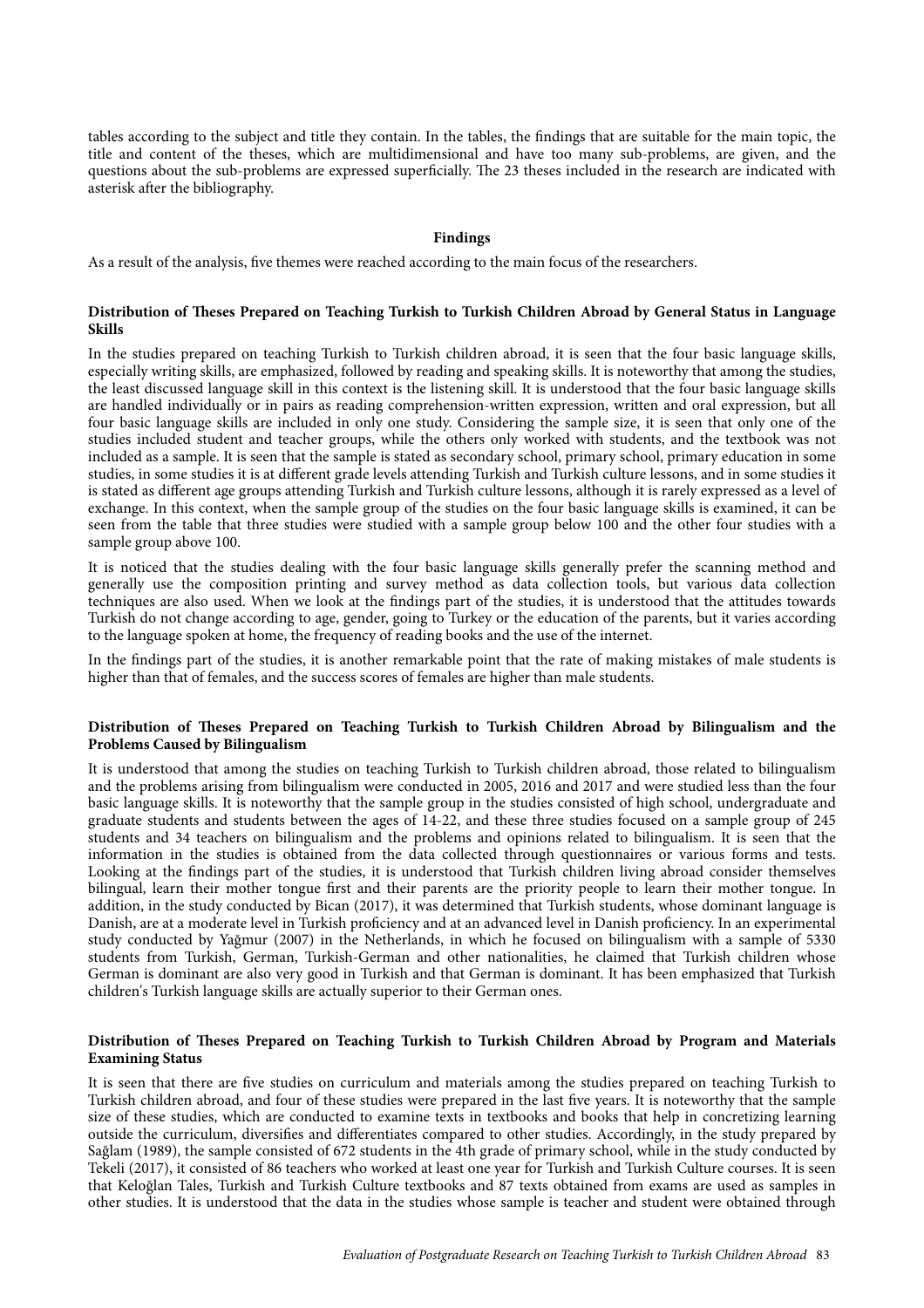questionnaires, tests and interviews. When we look at the findings part of the studies, it is seen that there are teachers who have different views about the effects of the materials on the lesson, there is no strong relationship between the objectives set in the textbooks and the achievements, and there is no balanced distribution in terms of effectiveness.

## **Distribution of Theses Prepared on Teaching Turkish to Turkish Children Abroad by Teaching Quality**

It is seen that the studies prepared on teaching Turkish to Turkish children abroad under the title of teaching quality are handled on the basis of subject or activity, and the relational dimension between different variables is examined. It is noteworthy that some studies included groups of teachers, students and parents. In this context, meeting with teachers and parents in terms of having detailed information about the subject, which is not limited to the student, also shows the quality of the study. It is seen that the studies are mostly prepared with experimental design and the preferred data collection tool is mostly a questionnaire or interview/information form. When the findings section of the studies are examined, it is seen that in Kayır's (2018) study, there was a positive change in the academic achievement levels of students with task-based activities given by parents, and in Arıcı's (2017) study, it was concluded that education given through educational games was more effective in learning.

## **Distribution of Theses Prepared on Teaching Turkish to Turkish Children Abroad by Problems and Opinions by Examining Status**

It is seen that the studies prepared on the difficulties of teaching Turkish to Turkish children abroad and the problems related to the subject were based in France, England and Belgium and were carried out after 2010. In the studies, there is a sample of 819 people consisting of teachers, students and parents. Although it is noteworthy that the data were obtained through questionnaires, interviews and scales, it is seen that the scanning method is mostly used. From the findings of the studies, the lack of motivation towards Turkish lessons, the dominance of the idea that we already know Turkish and the boringness of the texts in the books; Although the negative effects of economic, political reasons and the concepts of racism negatively affect the perception of speaking Turkish, it is understood that they can also be shown among the reasons for leaving Turkish. Yalınkılıç and Yağmur (2014) conducted a study to measure the attitudes of Turks living in Western Thrace towards their mother tongue in Western Thrace and Western Europe. They concluded that the attitudes of the Turks living in Turkey towards their mother tongue are different from each other.

## **Conclusion and Discussion**

When we look at the theses prepared on the Turkish teaching of Turkish children abroad, it is seen that there are a total of 23 studies, 12 of which are doctoral theses, and 11 are master's theses, which fully meet the relevant situation. In this study, in which the postgraduate theses prepared between 1981 and 2020 on teaching Turkish to Turkish children were evaluated, it was determined that the research generally focused on 5 themes. These themes are the status of four basic language skills in the education given to Turkish children living abroad, the attitudes of Turks living abroad and Turkish children about bilingualism and the problems related to the subject, the program and material problem related to teaching Turkish, the quality of the teaching given in Turkish and Turkish Culture courses and the Turkish language. It is seen that it consists of the problems encountered in teaching and the opinions about this situation. From the findings of the studies examined; The positive attitudes of Turks living abroad towards Turkish, the fact that knowing the official language of the country they live in is also a requirement, it is also a necessity to be competent in their mother tongue, Turkish is generally spoken in the family environment, the language of the country they live in is spoken especially among young people in the family environment, they see themselves as bilingual and They learn their mother tongue for the first time, students who attend Turkish and Turkish Culture courses sometimes experience a lack of motivation due to books, there are mistakes in some basic skills, especially in writing, due to lack of vocabulary, they are more successful in reading comprehension than other skills, and especially female students. It has been concluded that male students are more successful academically than male students. When the examined studies are evaluated in terms of method, it is seen that the most preferred method is the quantitative method. Qualitative methods were preferred mostly by using data obtained through observation and interview. As samples, teachers, students, parents, textbooks, texts, tales were chosen and the subject was approached from different angles.

According to the results obtained from the study; It is thought that textbooks should be prepared in a way that will attract the attention and interest of the students and save the lesson from boringness, and that the lesson should be processed with a functional aspect that predominates, appealing to individual differences, supporting permanent learning by coloring it with games and activities. Considering all these, it is expected that an awareness of the importance and necessity of Turkish will be created for Turks living abroad, academic success in Turkish lessons will increase, and positive attitudes towards Turkish will increase.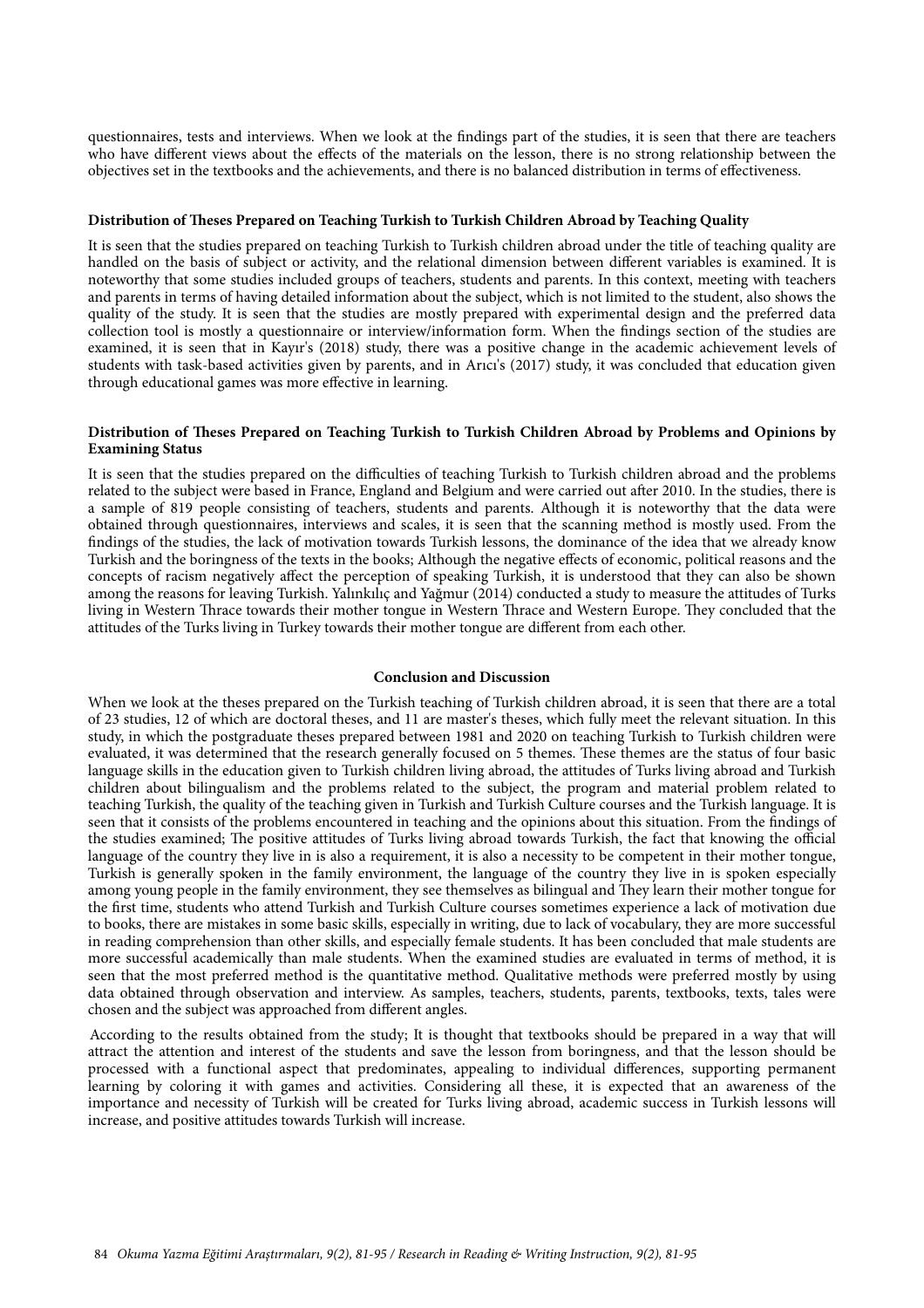# Araştırmalar Ne Diyor? Yurt Dışındaki Türk Çocuklarına Türkçe Öğretimine Yönelik Yapılan Lisansüstü Araştırmalarının Değerlendirilmesi

**Kadir Kaan Büyükikiz** *Gaziantep Üniversitesi kbuyukikiz@gmail.com ORCID: 0000-0001-6727-0273*

#### **Ayşegül Güler Yıldız**

*Gaziantep Üniversitesi aysegulguler27@gmail.com ORCID: 0000-0002-7149-463X*

*Geli*ş*Tarihi :17 Haziran 2021 Düzeltme Tarihi :14 Eylül 2021 Kabul Tarihi :29 Eylül 2021*

*Okuma Yazma E*ğ*itimi Ara*ş*tırmaları,* 2021, 9(2), 81-95 *Research in Reading & Writing Instruction,* 2021, 9(2),81-95 https://doi.org/10.35233/oyea.953118

## **ÖZ**

Bu araştırmanın amacı; yurt dışında yaşayan Türk çocuklarına Türkçe öğretimi üzerine 1981 ve 2020 yılları arasında hazırlanmış lisansüstü tezleri tarayıp değerlendirerek bu alandaki birikimin bir görüntüsünü ortaya koymaktır. Bu amaç doğrultusunda araştırma için yapılan kaynak taramasında öncelikli olarak ve büyük oranda Yükseköğretim Kurulu (YÖK) Ulusal Tez Merkezi'nin veri tabanı kullanılmıştır ancak bunun yanında araştırmayı desteklemesi bakımından üniversitelerin veri tabanından da faydalanılmıştır. Araştırma süreci içerisinde tez taramalarında özellikle "yurt dışındaki Türk çocukları" kavramı etrafında yoğunlaşılmış ve çalışmalar bu kavram bağlamında araştırmaya dâhil edilmiştir. Bunun yanı sıra daha önce bu konuda hazırlanmış yazılı kaynaklardan da yararlanılarak çalışma desteklenmiştir. Araştırmanın odağında Türkçe öğretimi olduğundan diğer alanlar kapsam dışında tutulmuştur. Yapılan tarama sonucu 23 lisansüstü tez (11 yüksek lisans tezi, 12 doktora tezi) belirlenmiş. Belirlenen tezlerle ilgili kodlamalar araştırmacılar tarafından bilgisayar ortamında gerçekleştirilmiş, kodlama güvenirliğini sağlamak için yapılan kodlamalar iki alan uzmanı tarafından yeniden incelenmiştir. Yurt dışındaki Türk çocuklarına Türkçe öğretimi konulu tezlerin kodlanması sürecinde her bir tez sadece bir defa kodlanmıştır. Yapılan analiz sonucunda araştırmacıların odaklandıkları ana noktaya göre beş tema ortaya çıkmıştır. Bunlar, dil becerileri, iki dillilik ve iki dillilikten kaynaklanan sorunlar, program ve materyaller, öğretimin niteliği, sorunlar ve görüşlerdir. Değerlendirmeler sonucunda dil becerilerine odaklanan yedi, iki dillilik ve iki dillilikten kaynaklanan sorunlara odaklanan üç, program ve materyalleri incelemeye odaklanan beş, öğretimin niteliğine odaklanan dört, sorunlar ve görüşlere odaklanan dört tez belirlenmiştir.

**Anahtar kelimeler:** Yurt dışındaki Türk çocuklarına Türkçe öğretimi, yurt dışındaki Türkler, lisansüstü tezler.

esiller arası aktarımı sağlayan, toplumun ortak hafızasının taşıyıcılığını üstlenen dil, iletişim aracı olmasının yanı sıra eğitimde bireyi bilişsel ve duyuşsal yönden destekleyen bir araçtır. Sadece ana dilde yetkin olmak değil farklı diller bilmenin bireye sağladığı katkı da yadsınamaz. Bu yönüyle sadece ikinci dil veya iki dilli olmaktan ziyade çok dillilik de önem kazanmaya başlamıştır. Özellikle çocuklardaki bilişsel yetilerin gelişmesinde dilin motive edici gücü oldukça önemlidir. Sadece doğup büyüdüğümüz, içine doğduğumuz çevrenin dilini konuşmak değil aynı zamanda uluslararası alanlarda kendini ifade etmek ve farklı kültürlerle etkileşim içinde olmak için de farklı bir dilde yetkin olmak önemlidir. Bu bağlamda farklı dilleri iyi kullanmak, diller arası sözcüklerin geçişini kolay sağlayabilmek için ana dili iyi kullanabilme yetisi önemlidir. Ana dil, kendi içimizde yaşadığımız topluma ayak uydurmamıza aracı olup toplumla bütünleşmemizi sağlayıp soy birliği yaptığımız milletlerle anlaşmamıza yardımcı olurken edindiğimiz diğer diller ise farklı kültürel etkileşimler ile bizi motive eder.

Bireylerde bağımsız düşünme, doğru anlama, nesnel davranma, iyi anlatma gibi yetenekler olmalıdır ve bu yetenekler de ana diline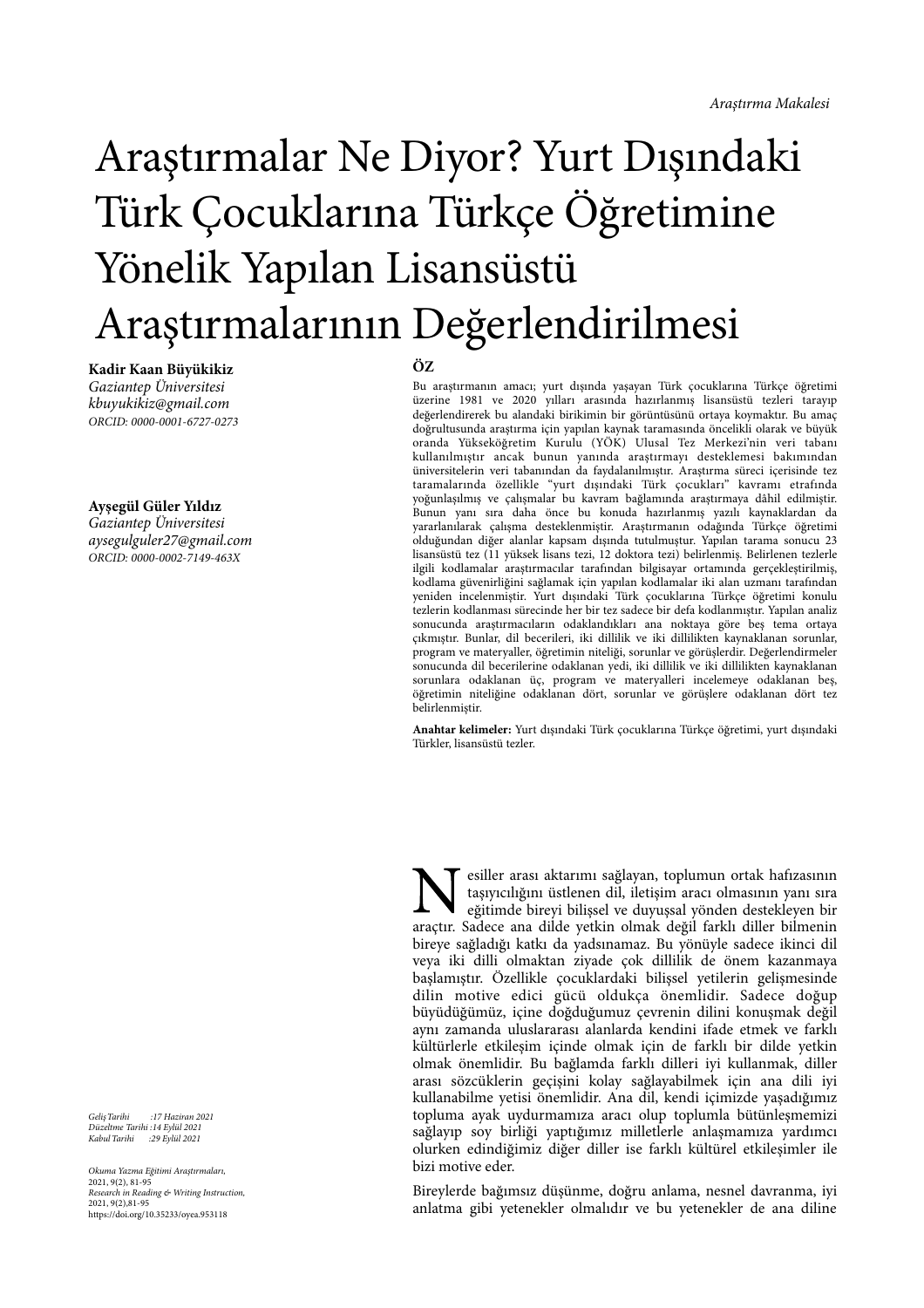bağlı olarak geliştiğinden, bireyin, öncelikle ana dilinin kendisine sunduğu engin ifade olanaklarını kavraması gerekir. Bu da ancak köklü bir ana dili eğitimiyle sağlanabilir (İşcan, 2007).

Günümüzde farklı diller edinmek, neredeyse kaçınılmaz olmuştur. Kendi topraklarında doğup büyüyen insanların da içinde yetişmiş olduğu çok dilli, çok kültürlü ortamlar bireyi bir adım öteye taşırken muhtelif sebeplerden ötürü farklı ülkelere göç eden insanlar için o ülkenin dilini bilmek de yurt dışında daha kolay iletişim kurma avantajını sunacaktır. Bu durumun bir sonucu olarak ana dil kavramı yanında iki dillilik kavramı da alan yazında önem kazanmıştır. İki dillilik kavramı 1960'lı yıllarda Türkiye'den Avrupa'ya başlayan iş göçüyle kullanılmaya başlanmıştır. Özellikle ekonomik sebeplerle Avrupa'ya göç eden Türklerin, ev sahibi ülkeye uyum sağlaması ve hayatını burada devam ettirme isteği ikinci bir dili dolayısıyla iki dilliliği zorunlu hâle getirmiştir (Demirbaş, 2014).

Çoğunluğu Batı Avrupa ülkelerinde olmak üzere dünyanın çeşitli ülkelerinde yaşayan Türklerin azımsanmayacak bir nüfusa sahip olduğu bilinmektedir. Türkler farklı nedenlerle göç ettikleri ülkelerde ekonomik anlamda insan gücüne katkı sağlamalarının yanı sıra gittikleri yerlerde kültürel etkileşim sağlamada da rol oynamışlardır. Avrupa topraklarında varlığını hissettiren en büyük yabancı insan gücüne sahip ülkenin Türkiye olduğuna kaynaklarda yer verilmiştir (Güzel, 2014). Yurt dışında yaşayan Türk nüfusunun yoğunluğu aynı zamanda eğitim konusunu, bu konudaki problemleri ve neler yapılması gerektiğiyle ilgili soruları da beraberinde getirmiştir. Bu duruma açıklık getirmek, problemlerin tespitini yapmak ve buna göre çözüm yolları bulmak amacıyla makale, tez, kitap gibi farklı niteliklerde birçok çalışma yapılmıştır. Güzel (2014) "İki Dilli Türk Çocuklarına Türkçe Öğretimi", Yıldız vd. (2021) "İki Dillilik ve Dil Edinimi", Yağmur (2006) "Batı Avrupa'da Türkçe Öğretiminin Sorunları ve Çözüm Önerileri"; Yağmur (2007) "İki dilli Çocukların Dil Becerilerinin Ölçümü ve Eşik Kuramı", Şen (2011) "Belçika'da Yaşayan Türk Çocuklarının Türkçeye Yönelik Tutumları ve Yazma Becerileri"; Şen (2015) "Yurt Dışında Yaşayan Türk Çocuklarına Türkçe Öğretimi ve Materyal Tasarımı Belçika Örneği" konuyla ilgili yapılmış olan akademik çalışmalardan bazılarıdır.

Özellikle insanlar arası iletişime aracılık eden, anlaşmayı sağlayan, duygu, düşünce ve isteklerimizin dışavurumunu sözcüklere dökerek kendimizi ifade etmememize yarayan; dinamik ve değişken bir araç olan dil (terminoloji, kültür, eğitim-öğretim, sosyal, aile, yerleşim, fizyolojik-bilişsel vb.) alanlarda farklı şekilde bir kullanım gerektirir. Birey, ana dilde ifade edeceği sözcüğü ya da sözcükleri kullanacağı alana ve bağlama göre daha rahat belirleyebilirken iki dillilikte bu durum farklı şekillerde gerçekleşebilir.

İki dillilik, iki veya birkaç dilin eşzamanlı edinilmesi ve gerektiğinde aralarında geçiş ve seçim yapılması olarak tanımlanabilir. Skutnabb-Kangas (1981) yabancı dil öğretimi, iki dilliliği ve bunlara bağlı olarak dil gelişimini betimlerken 'nilüfer çiçeği' benzetmesinden yararlanır. Buna göre çocuğun konuşmasını duyduğumuzda biz su üzerindeki nilüfer çiçeğini görmüş oluruz, ana dile dair bilinçsizce edinilmiş birçok bilgi suyun altında, derinlerde bulunan kökleri oluşturur. Yabancı dili konuştuğunu duyduğumuzda yine ana dili kadar güzel bir nilüferin yüzeydeki görüntüsünü görürüz ancak bu çiçek suyun altında köklerini bulundurmaz fakat çocuk, eğitimini yabancı dilde sürdürmeye devam ederse ana dili çiçeğinin kökleri beslenmeyerek bir süre sonra istenilen verimi sağlamayacaktır. Ancak yabancı dil kökleri olmadan su üstünde kalmaya devam ederse bir süre sonra hem ana dilde hem de yabancı dilde verim düşecek ve etkili bir öğrenme sağlanmadan yabancı dildeki bilgiler de kalıcılığını yitirecektir. Böylece çocuk hem ana dilini hem de yabancı dili tam olarak kullanamamaktan ötürü iki yarım dilli şeklinde nitelendirilecektir.

Alan yazında "iki dillilik" olarak nitelendirilen kavramla ilgili farklı araştırmacıların görüşlerini yansıtan tanımlamalar yer almaktadır.

Özdemir (1988, s. 85) iki dillilik kavramını, "aynı ülkede çoğunluğun ve azınlığın konuştuğu dillerden birini diğerine tercih etmeden, çocuğun benlik gelişimini ana dili süreci içerisinde tanımlamasına imkân veren bir anlayış" biçiminde; Grosjean (2008, s. 10) "iki veya daha fazla dilin (veya lehçenin) düzenli kullanımı ve iki dilliler iki veya daha fazla dili (veya lehçeyi) günlük yaşamlarında kullanan kişiler" olarak; Aksan (1998, s. 26) ise, "insanın çeşitli sebeplerle ve değişik şartlar altında birden fazla dili edinmesi, kullanması veya ikinci bir dili ana diline yakın bir düzeyde öğrenmesi" şeklinde tanımlamaktadırlar.

İki dillilik, kaynaklardaki tanımlardan hareketle, ikinci bir dili öğrenmek zorunda kalan kişinin ana dili ve millî kültürüne yabancılaşmadan ikinci dili de günlük yaşamında olsun akademik alanda olsun ana dili gibi etkili, doğru şekilde kullanmasına karşılık gelmektedir.

İki dillilik ile ikinci dil kavramları birbirine benzemekle beraber birbirinden farklı olan terimlerdir. İki dillilik görünümünün özellikle anne-babanın da iki dilli olması ya da anne-babanın çocukla iki dilde, dilleri birbirlerinden işlevsel olarak ayırmadan, karışık olarak konuşması durumunda ortaya çıktığına işaret etmektedir (Uzun, 2011). İki dilli ortamlardaki bireylerin herhangi bir dili tercih etme durumundan ötürü zihinsel aktiviteleri de farklı işleyecektir. Buna istinaden iki dilli olma durumunun, bilişsel beceriler üzerinde yadsınamaz bir etkisi bulunmaktadır. Bu alandaki ayrıntılı çalışmalardan biri de Kanadalı dilbilimci Jim Cummins tarafından ortaya konmuştur. Alan yazında iki dilliliğin bilişsel beceriler üzerindeki etkisini "eşik kuramı" ile açıklayan Cummins (1979), dil gelişimi ve bilişsel gelişim arasındaki ilişkinin akademik başarıyla yakından ilgili olduğunu savunmuştur. Eşik kuramı, üç düzeyli bir süreçten oluşmaktadır. Dilsel beceriler yönünden birinci düzeyde yer alan öğrencinin bilişsel ve dilsel beceri alanlarında yetersizlikleri bulunmaktadır. Öğrenci kendini doğru bir şekilde ifade etmede ve gelişmiş zihinsel beceri gerektiren durumlarda başarısız olmaktadır. Bu durum, "sınırlı iki dillilik" olarak betimlenebilir. Öğrenci yaşıtlarına oranla bilişsel ve dilsel düzlemde geri kalma sorunuyla karşı karşıyadır. İkinci düzeyde; öğrenciler edindikleri dillerin yalnızca birinde yaşıtlarıyla aynı düzeyde özellikler taşır ve bu, "baskın iki dillilik" olarak tanımlanabilir. Olağan bilişsel becerileri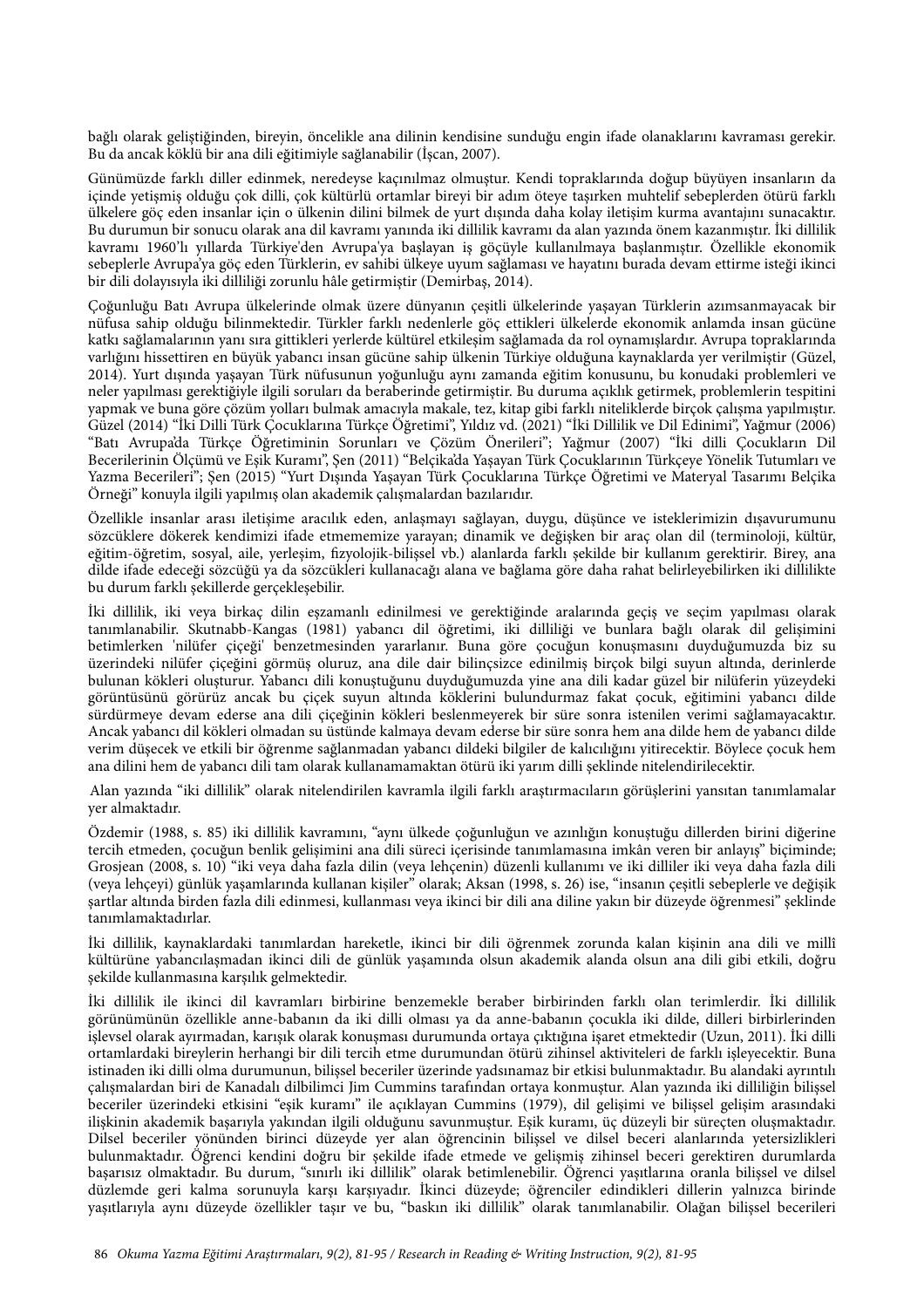sergileyen öğrencilerin baskın dili konuşan yaşıtlarıyla arasında anlamlı bir farktan söz edilemez. Kuramın üçüncü ve son düzeyinde ise, eş dengeden söz edilebilir ve düzey "dengeli iki dillilik" düzeyi olarak nitelendirilebilir. Bu düzeyde bilişsel becerilerle eşzamanlı gelişen dilsel becerilerin olumlu ve cesaretlendirici etkisinden söz edilebilir. Gelişmiş zihinsel beceri gerektiren durumlarda başarı gösterme ve yaratıcılık gözlemlenebilir ki bu iki dillilik için ideal düzeydir, diyebiliriz.

Yurt dışında yaşayan bireyler kendi ana dilleriyle birlikte, bulunduğu ülkenin dilini de yeterince bilmek zorundadır. İki dilliğin yoğun olduğu ülkelerde farklı ülkelerden iş veya benzeri nedenlerle göç etmiş ve azımsanmayacak bir nüfus yoğunluğuna sahip olan kişiler için hem ana dillerini hem de yaşadıkları ülkenin dilini öğrenebilecekleri formel ortamlar sunulmaktadır. Buna göre ana dilini iyi kullanan kişilerin ikinci bir dili öğrenmesi ve kullanması daha kolay olacağından çok kültürlü ortamlarda yetişen ve iki dillilik özelliğine sahip olan bireylerin ana dilini en iyi şekilde kullanmaları gerekir.

"Her iki dilde de yetkin olmamak hem düşünme yeteneğine hem de zekânın gelişimine olumsuz etki yapar. Her iki dilin iyi bilinip dillerden birine ana dili gibi vakıf olunması, düşünme yeteneğine ne olumlu ne de olumsuz etki yapar. Her iki dile de ana dili gibi vakıf olunması ise hem düşünme yeteneğini hem de zekâyı artırır." (Güzel, 2014, s. 62). Gerek ana dil öğreniminde gerekse edinilen diğer dillerin kullanılmasında uygulanan eğitim politikalarının rolü çok büyüktür.

Yaylacı (2008), yurt dışında yaşayan ve üçüncü nesle ulaşan Türklerin birçok problemle karşı karşıya kaldığını ancak belirtilen sorunlar arasında eğitimin, olumsuz sonuçların ve sorunların en yoğun yaşandığı alan olduğunu ifade etmiştir. Günümüzde yurt dışında yaşayan ve dördüncü nesle ulaşan Türklerin ana dil öğrenimiyle ilgili bilincin oluşturulacağı ve ana dil öğrenimiyle birlikte kültür aktarımının da sağlanacağı kaynaklar, Millî Eğitim Bakanlığı (MEB) tarafından yürütülen ve uzmanlarca hazırlanan öğretim programları ışığında Türkçe ve Türk Kültürü Ders Kitapları aracılığıyla kazandırılmaktadır.

Bu doğrultuda, 1969 yılında "Dış Ülkelerde Bulunan Türk İşçilerin İlkokul Çağındaki Çocukları İçin Türkiye'den Gönderilen Öğretmenler Tarafından Yapılacak Türkçe, Din Bilgisi, Sosyal Bilgiler Dersleri Program Taslağı", 1980 yılında "Dış Ülkelerdeki Türk İşçilerin Çocuklarına Ait Türkçe, Sosyal Bilgiler ve Din Bilgisi Programları", 1982 yılında "Yurt Dışındaki Türk İşçilerinin Çocukları İçin Türkçe Dersi Programı", 1986 yılında "Yurt Dışı İşçi Çocukları Türkçe-Türk Kültürü İle yabancı dil olarak Türkçe öğretim Programları"; 2000 yılında "Yurt Dışındaki Türk Çocukları İçin Türkçe (1-10. Sınıflar), Türk Kültürü (4-10. Sınıflar) ve Yabancı Dil Olarak Türkçe (6-11. Sınıflar) Dersleri Öğretim Programları; 2006 yılında "Yurt Dışındaki Türk Çocukları İçin Türkçe ve Türk Kültürü Dersi Taslak Öğretim Programı (1-10. Sınıflar); 2009 yılında "Yurt Dışındaki Türk Çocukları İçin Türkçe ve Türk Kültürü Dersi Öğretim Programı (1-10. Sınıflar)" 2018 yılında da "Yurt Dışındaki Türk Çocukları İçin Türkçe ve Türk Kültürü Dersi Öğretim Programı (1-8. Sınıflar)" olmak üzere sekiz program oluşturulmuş ve 2009 ile 2018 yılarındaki programlar için Türkçe ve Türk Kültürü ders kitapları hazırlanmıştır (Şen, 2020).

Bu alanda yapılmış çalışmalar kadar yapılacak olan çalışmaların da hem alan öğreticileri hem de alan araştırmaları açısından büyük önem taşıdığı düşünüldüğünden bu araştırmanın alanda yapılacak çalışmalara ışık tutacağı düşünülmektedir.

Araştırmada, çeşitli nedenlerle yurt dışına giden ve hayatını orada sürdüren Türklerin ve dolayısıyla Türk çocuklarının Türkçe eğitimiyle ilgili 1981-2020 yılları arasında hazırlanmış olan yüksek lisans ve doktora tezlerini tespit etmek ve bu tezleri değerlendirerek bu alandaki birikimin bir görüntüsünü ortaya koymak amaçlanmıştır.

Bu araştırma 1981-2020 yılları arasında yurt dışındaki Türk çocuklarına Türkçe öğretimi üzerine hazırlanmış olan lisansüstü tezler ile sınırlandırılmıştır. Buna göre YÖK Ulusal Tez Merkezi ana sayfasında yer alan "tarama terimi" kısmına "iki dillilik, çok kültürlülük, yurt dışındaki Türkler, yurt dışında Türkçe öğretimi, yurt dışında Türkçe" sözcükleri girilerek tarama yapılmış ve sadece alan yazın kapsamı içerisinde 'Türkçe öğretimi' odaklı değerlendirilebilecek çalışmalar incelenmiştir. Alan dışında (sosyoloji, psikoloji, felsefe vb.) yapılmış olan çalışmalar araştırmaya dâhil edilmemiştir.

#### **Yöntem**

#### **Model**

Bu çalışma, yurt dışında yaşayan Türk çocuklarına Türkçe öğretimi üzerine hazırlanan lisansüstü tezlerin değerlendirilmesini amaçlayan nitel bir araştırmadır. Nitel araştırma "gözlem, görüşme ve doküman analizi gibi nitel veri toplama yöntemlerinin kullanıldığı, algıların ve olayların doğal ortamda gerçekçi ve bütüncül bir biçimde ortaya konmasına yönelik nitel bir sürecin izlendiği araştırmadır" (Yıldırım ve Şimşek, 2008, s. 39).

#### **İncelenen Çalışmalar**

Çalışmada yurt dışında yaşayan Türk çocuklarına Türkçe öğretimiyle ilgili olarak 1981-2020 yılları arasında alan yazında hazırlanmış olan lisansüstü tezler kullanılmıştır.

Nitel araştırmaların en temel özelliği, üzerinde araştırma yapılan kişilerin bakış açılarıyla araştırılan olay, olgu, norm ve değerleri incelemeye çalışmasıdır (Ekiz, 2017). Bu çalışmada öncelikli olarak YÖK Ulusal Tez Merkezi'nden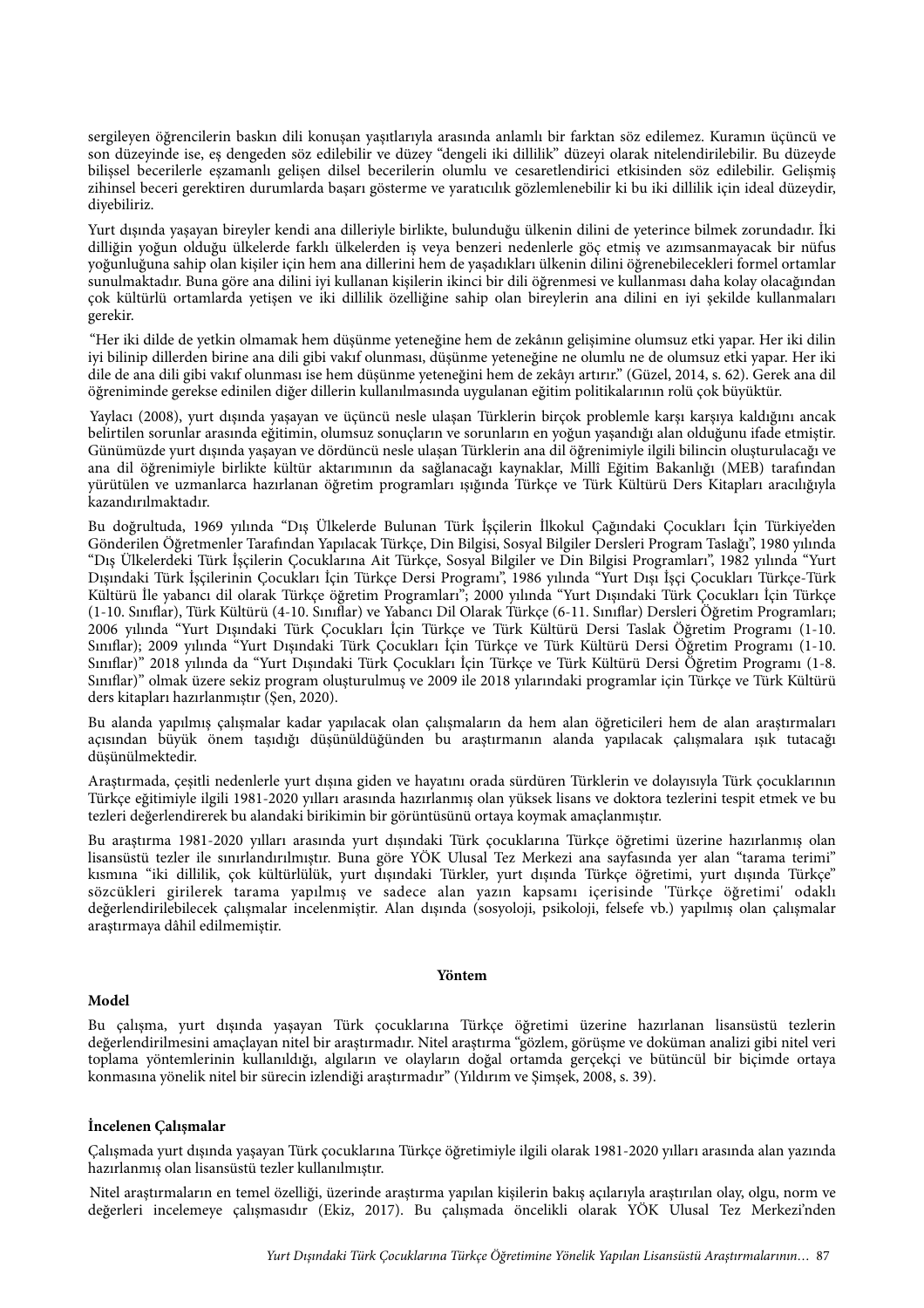faydalanılmış ve sonrasında daha önce yapılmış çalışmalardan elde edilen bilgiler doğrultusunda içeriğine ulaşılabilir konumda olan lisansüstü tezler çalışmaya dâhil edilmiştir.

#### **Verilerin Analizi**

Bu çalışmada verilerin analizinde nitel araştırma yöntemi olan doküman incelemesi tekniği kullanılmıştır. "Doküman incelemesi, araştırılması hedeflenen olgu veya olgular hakkında bilgi içeren yazılı materyallerin analizini kapsar" (Yıldırım ve Şimşek, 2008, s.187).

Araştırmada yurt dışında yaşayan Türk çocuklarının Türkçe öğretimi üzerine 1981-2020 yılları arasında hazırlanmış olan tezler, belirlenen anahtar kelimelerle taranmış ve kaynak taramasına 1 Ocak 2021 tarihinde son verilmiştir. Yapılan taramada toplamda 63 yüksek lisans, 24 doktora tezi tespit edilmiştir. Bunlardan konuyla ilgili ve ulaşılabilir olan 11 yüksek lisans tezi ve 12 doktora tezi olmak üzere toplamda 23 tez çalışmaya dahil edilmiştir. İncelenen çalışmalar içerdiği konu ve başlığa göre uygun şekilde tablolarda tasnif edilmiştir. Tablolarda çok boyutlu olan ve çok fazla alt probleme sahip olan tezlerden asıl konuya, tezin başlığına ve içeriğine uygun olan bulgulara yer verilmiş, alt problemlerle ilgili sorular yüzeysel olarak ifade edilmiştir. İncelenen çalışmalar, Türkçe öğretiminin odakta olduğu çalışmalar olup temel konusu farklı olan alanların (sosyoloji, psikoloji, felsefe vb.) çalışmaları araştırmaya dahil edilmemiştir. Araştırmaya dahil edilen tezler belirlenen ölçütlere göre sınıflandırılarak değerlendirilmiştir. Araştırmaya dahil edilen 23 tez kaynakçada başlarına yıldız işareti (\*) konarak gösterilmiştir.

#### **Etik Beyan**

Çalışma kamuya açık dokümanların incelenip değerlendirilmesini kapsadığı, herhangi bir bireyden veri toplanması söz konusu olmadığı için etik kurul izni alınmamıştır. Bununla birlikte araştırma etiğinin gerektirdiği tüm kurallara riayet edilmiş; ulaşılan verilerde herhangi bir değişiklik yapılmamış, tüm veri ve bilgilerde kaynak gösterimine gereken özen gösterilmiştir.

#### **Bulgular ve Yorum**

Yapılan analiz sonucunda araştırmacıların odaklandıkları ana noktaya göre beş temaya ulaşılmıştır. Bunlar, dil becerileri, iki dillilik ve iki dillilikten kaynaklanan sorunlar, program ve materyaller, öğretimin niteliği, sorunlar ve görüşler.

#### **Tablo 1**

*Yurt Dı*ş*ındaki Türk Çocuklarına Türkçe Ö*ğ*retimi Üzerine Hazırlanmı*ş *Tezlerden Dil Becerilerine Odaklananların Da*ğ*ılımı*

| Araştır-<br>macı          | Odak                                                 | Örneklem /<br>Çalışma<br>Grubu                                                                         | Yöntem                                                              | Veri Toplama<br>Aracı                                     | Uygulama                                                                                                                                                                                                                                                                                  | Bulgular                                                                                                                                                                                                                                                                                                                                                                                                                                                                                                                                                                                                                                     |
|---------------------------|------------------------------------------------------|--------------------------------------------------------------------------------------------------------|---------------------------------------------------------------------|-----------------------------------------------------------|-------------------------------------------------------------------------------------------------------------------------------------------------------------------------------------------------------------------------------------------------------------------------------------------|----------------------------------------------------------------------------------------------------------------------------------------------------------------------------------------------------------------------------------------------------------------------------------------------------------------------------------------------------------------------------------------------------------------------------------------------------------------------------------------------------------------------------------------------------------------------------------------------------------------------------------------------|
| Achmet<br>Kelağa,<br>2005 | Okuduğu-<br>nu anlama,<br>yazılı<br>anlatım          | Ortaokul 1.<br>sinif<br>kademedeki<br>109 öğrenci                                                      | Betimsel-<br>Tarama<br>Modeli                                       | Okuduğunu<br>anlama testi,<br>kompozisyon                 | İki farklı okulda önce,<br>Türkçe Okuduğunu<br>Anlama Testi uygulanmış<br>daha sonra yazılı anlatım<br>sorusuna geçilmiştir. Bir ay<br>sonra aynı gruba Yunanca<br>testler uygulanmıştır.                                                                                                 | Öğrencilerin anadillerinde ve ikinci dillerinde,<br>okuduklarını anlamada ve yazılı olarak kendilerini<br>ifade etmede hedef davranışları kazanamadıkları<br>görülmüştür. Yazılı anlatım için hazırlanan<br>kompozisyonlar incelendiğinde hem şekil hem de dil<br>ve anlatım özellikleri bakımından Türkçe ve<br>Yunancada eksikleri olduğu görülmüştür.                                                                                                                                                                                                                                                                                     |
| Şen, 2011                 | Türkçeye<br>yönelik<br>tutum ve<br>yazma<br>becerisi | Türkçe ve<br>Türk kültürü<br>dersi alan<br>$11-15$ yaş<br>arası 198<br>öğrenci                         | Tarama<br>Modeli                                                    | Tutum ölçeği,<br>kişisel bilgi<br>formu,<br>kompozisyon   | Öğrencilere 5 ayrı konudan<br>tercih ettikleri biri<br>hakkında veya kendilerinin<br>belirlediği herhangi bir<br>konu hakkında<br>kompozisyon metinleri<br>yazdırılmıştır.                                                                                                                | Öğrencilerin Türkçeye yönelik tutumlarının "çok"<br>olduğu, tutumların genel olarak cinsiyete, yaşa, sınıfa,<br>karne puanına, anne ve baba eğitim durumuna, en<br>rahat konuştukları kişiye, derse devam süresine,<br>Türkiye'ye gitme sıklığına ve yerine göre farklılık<br>göstermediği, evde konuşulan dile, kitap okuma<br>durumuna ve internet kullanımına göre farklılık<br>gösterdiği tespit edilmiştir. Yazma becerisinde ağız<br>özelliğinden, ikinci dilin etkisinden, alfabe<br>farklılığından, kavram yanlışlarından, söz<br>diziminden, noktalama işaretlerinden, yazım<br>yanlışlarından kaynaklı hatalar olduğu görülmüştür. |
| Ince, 2011                | Yazılı ve<br>sözlü<br>anlatım                        | Türkçe ve<br>Türk kültürü<br>derslerine<br>devam eden<br>$4., 5., 6.$ sinif<br>kademeden<br>59 öğrenci | Karma<br>Desen-<br>Genel<br>Tarama<br>Modeli,<br>Doküman<br>Analizi | Anket, kisisel<br>anlatım ve<br>açıklayıcı<br>kompozisyon | Öğrencilere önce anket<br>uygulanmış daha sonra<br>konuyla ilgili açıklama<br>yapılmış ve öğrenciler iki<br>gruba ayrılmıştır. Her iki<br>gruba bir film<br>izlettirilmiştir. Film ile<br>ilgili düşüncelerini sözlü ve<br>yazılı olarak dönüşümlü<br>sekilde aktarmaları<br>istenmiştir. | Öğrencilerin dilsel eğilimleriyle ilgili anket<br>sonuçlarında kitle iletişim araçlarının dil gelişimine<br>ciddi bir katkısı olmadığı, Türkçe kitap okuma oranın<br>yetersiz olduğu, evde Türkçe sosyal ortamlarda<br>Fransızca konuşulduğu tespit edilmiştir. Yazılı ve<br>sözlü anlatım becerilerinde ise sınıf düzeyi arttıkça<br>sözcük dağarcığının arttığı, yazılı ve sözlü<br>anlatımlarını çok az sözcükler gerçekleştirdikleri<br>görülmüş ve bu alanda da yetersiz olunduğu tespit<br>edilmistir.                                                                                                                                 |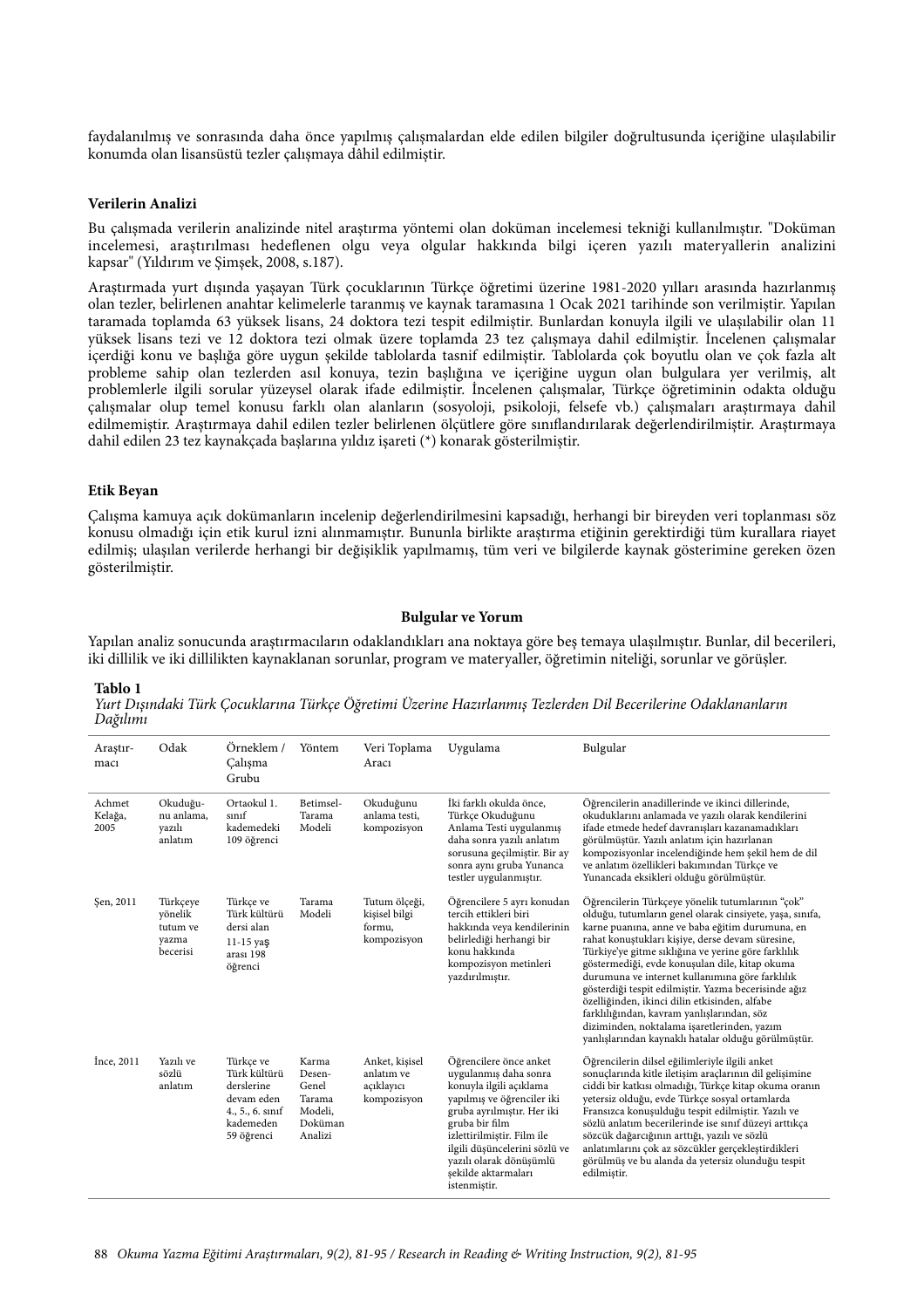#### *Tablo 1'in devamı…*

| Araştır-<br>macı   | Odak                                                                                                                                    | Örneklem /<br>Calışma<br>Grubu                                                                                                                                  | Yöntem                                                        | Veri Toplama<br>Aracı                                                                                                                                                                                      | Uygulama                                                                                                                                                                                                                                                                                                           | Bulgular                                                                                                                                                                                                                                                                                                                                                                                                                                                                                                                                         |
|--------------------|-----------------------------------------------------------------------------------------------------------------------------------------|-----------------------------------------------------------------------------------------------------------------------------------------------------------------|---------------------------------------------------------------|------------------------------------------------------------------------------------------------------------------------------------------------------------------------------------------------------------|--------------------------------------------------------------------------------------------------------------------------------------------------------------------------------------------------------------------------------------------------------------------------------------------------------------------|--------------------------------------------------------------------------------------------------------------------------------------------------------------------------------------------------------------------------------------------------------------------------------------------------------------------------------------------------------------------------------------------------------------------------------------------------------------------------------------------------------------------------------------------------|
| Ustabulut,<br>2014 | İki dilli<br>Türk<br>cocukların-<br>da sesli<br>okuma<br>hatalarını<br>tespit etmek<br>ve<br>düzeltmek                                  | A1, A2, B1,<br>B2, C1 ve C2<br>düzeylerinde<br>öğrenim<br>gören 35<br>öğrenci                                                                                   | Betimsel<br>Yöntem                                            | 812 Kelimelik<br>uygulama<br>metni, video<br>kaydı                                                                                                                                                         | Metin öğrencilere sesli<br>olarak okutulmuş,<br>okutulma esnasında video<br>kaydı alınmıştır.                                                                                                                                                                                                                      | A1 öğrencileri en çok ses çıkaramama, A2 öğrencileri<br>en çok hece tekrar etme hatalarını yapmış ve A<br>kurundaki erkek öğrencilerin kız öğrencilerden daha<br>fazla hata yaptığı görülmüştür. B1 ve B2 seviyelerinde<br>en çok hatanın kelime tekrar etmede olduğu ve en çok<br>hatayı erkek öğrencilerin yaptığı görülmüştür. C kuru<br>öğrencilerinin en çok kelime tekrarı hatası yaptığı ve<br>kız öğrencilerin daha az hata yaptığı tespit edilmiştir.                                                                                   |
| Bilgiç, 2016       | Yazılı<br>Türkce<br>kelime<br>sıklıkları                                                                                                | Türkçe ve<br>Türk Kültürü<br>derslerine<br>devam eden<br>üçüncü ve<br>dördüncü<br>kuşağa ait<br>ilkokul 4. ve<br>$5. \text{snnf}$<br>kademedeki<br>92 öğrenci   | Alan<br>Araştır-<br>ması<br>Yöntemi                           | Belirlenmiş<br>olan 12 etkinlik                                                                                                                                                                            | Öğretmen kontrolünde<br>belirlenen yönergeler<br>çerçevesinde uygulama                                                                                                                                                                                                                                             | Öğrencilerin yazılı çalışmalarda kelime dağarcıklarının<br>çok zayıf olduğu görülmüştür. Öğrencilerin hâkim<br>kültürün etkisi altında olduğu ve Türkçeyle çok fazla<br>muhatap olmadıkları görülmüştür.                                                                                                                                                                                                                                                                                                                                         |
| Celik, 2016        | Okuduğunu<br>anlama,<br>yazılı<br>anlatım                                                                                               | 5. ve 8. sinif<br>kademedeki<br>285 öğrenci                                                                                                                     | Tarama<br>Modeli,<br>Gözlem ve<br>Görüşme<br>Teknikleri       | Okuduğunu<br>anlama testi,<br>bilgilendirici<br>türde metin<br>yazdırma                                                                                                                                    | Farklı okul ve sınıf<br>kademelerinde, farklı<br>günlerde iki ders saati<br>okuduğunu anlama testi<br>ve bir ders saati de yazılı<br>anlatım ölçekleri<br>uygulanmıştır.                                                                                                                                           | Erkek öğrencilerin kız öğrencilere oranla Türkçeyi<br>daha fazla kullandığı, 5. ve 8. sınıf kız öğrencilerin<br>erkek öğrencilere oranla okuduğunu anlama testinde<br>daha başarılı olduğu, 5. ve 8. sınıf kız öğrencilerin<br>yazılı anlatım puanlarının erkek öğrencilere oranla<br>daha yüksek olduğu sonuçlarına ulaşılmıştır.                                                                                                                                                                                                               |
| Kayadibi,<br>2016  | Okuduğunu<br>anlama,<br>dinlediğini<br>anlama,<br>yazılı<br>anlatım,<br>konuşma<br>becerileri ve<br>Türkçe dersi<br>öğretim<br>programi | İlköğretim 7.<br>sınıf<br>kademedeki<br>310 öğrenci<br>ile ilköğretim<br>6, 7, 8 ve 9.<br>sınıflara<br>Türkçe<br>derslerine<br>giren 13<br>Türkçe<br>öğretmeni. | Karma<br>Desen-<br>Tarama<br>modeli,<br>Doküman<br>Incelemesi | Yarı<br>yapılandırılmış<br>görüşme, kişisel<br>bilgi formu,<br>okuduğunu<br>anlama,<br>dinlediğini<br>anlama başarı<br>testleri ve<br>konuşma<br>becerisi ile<br>yazılı anlatım<br>değerlendirme<br>ölçeği | Ders saatlerinde bir okul<br>günü boyunca dört temel<br>dil becerisine uygun<br>ölçekler uygulanmış ve<br>uygulama kağıtlarına<br>öğrenciler için yönergeler<br>yazılmıştır. Öğretmenler<br>için hazırlanan yarı<br>yapılandırılmış form 15<br>dakikada tamamlanmış<br>verilen cevaplar<br>boşluklara yazılmıştır. | Okuduğunu anlama başarı testi 0.59 oranında ortalama<br>gösterişmiş olmakla beraber kız ve erkek öğrencilerin<br>ortalamalarının birbirine yakın olduğu görülmüştür.<br>Dinlediğini anlama testi 0.73 orana sahip ve cinsiyete<br>göre bir farklılık gözetilmemiştir. Yazılı anlatım<br>becerisine ilişkin oran 0. 56'dır ve kız öğrencilerin<br>erkek öğrencilere oranla daha başarılı olduğu<br>görülmüştür. Konuşma düzeyine ilişkin oran 0.80'dir<br>ve kız öğrencilerin erkek öğrencilere oranla daha<br>başarılı olduğu tespit edilmiştir. |

Tablo 1 incelendiğinde yurt dışındaki Türk çocuklarına Türkçe öğretimi üzerine hazırlanan çalışmalarda dört temel dil becerilerinden özellikle yazma becerisi üzerinde durulduğu yazma becerisini okuma ve konuşma becerilerinin takip ettiği görülmektedir. Çalışmalar içerisinde bu bağlamda en az ele alınan dil becerisinin dinleme becerisi olduğu dikkat çekmektedir. Dört temel dil becerisinin müstakil ya da okuduğunu anlama-yazılı anlatım, yazılı ve sözlü anlatım olmak üzere ikili şekilde ele alındığı fakat dört temel dil becerisinin hepsine birden sadece bir çalışmada yer verildiği Tablo 1'den anlaşılmaktadır. Tablo 1'in örneklem boyutuna bakıldığında çalışmaların sadece bir tanesinde öğrenci ve öğretmen grubuna yer verildiği, diğerlerinde ise sadece öğrencilerle çalışıldığı, örneklem olarak ders kitabına hiç yer verilmediği görülmektedir. Örneklemin bazı çalışmalarda ortaokul, ilkokul, ilköğretim şeklinde belirtildiği, bazı çalışmalarda Türkçe ve Türk kültürü derslerine devam eden farklı sınıf kademelerinde olduğu, bazı çalışmalarda ise Türkçe ve Türk kültürü derslerine devam eden farklı yaş grupları olarak belirtildiği nadir de olsa kur düzeyi olarak ifade edildiği görülmektedir. Bu bağlamda dört temel dil becerisiyle ilgili hazırlanan çalışmaların örneklem grubuna bakıldığında üç çalışmanın 100'ün altında, diğer dört çalışmanın ise 100'ün üstündeki bir örneklem grubuyla çalışıldığı tablodan da görülmektedir.

Dört temel dil becerisini ele alan çalışmaların genel olarak tarama yöntemini tercih ettiği ve veri toplama aracı olarak genellikle kompozisyon yazdırma, anket uygulama yöntemine başvurduğu ancak çeşitli veri toplama tekniklerinden de faydalanıldığı fark edilmektedir. Tablo 1'deki Çalışmaların bulgular kısmına bakıldığında Türkçe yönelik tutumların yaş, cinsiyet, Türkiye'ye gitme durumu ya da anne ve babanın eğitimine göre değişiklik göstermediği ancak evde konuşulan dil, kitap okuma sıklığı ve internet kullanımına göre değişiklik gösterdiği anlaşılmaktadır. Şen (2011)'in çalışmasında Türkçeye yönelik tutumlardaki farklılıklardan biri olarak evde Türkçe konuşulması bulgusu belirtilmiştir. Yağmur, 2010 yılında Hollanda'nın farklı şehirlerinde yaşayan 8686 Türk öğrenci ile yapmış olduğu çalışmasında da öğrencilerin Türkçedeki hâkimiyetinin küçük yaşlarda daha çok olduğu ve bu durumun evde anne, babanın Türkçe konuşması ve dilin yaşatılması açısından etkin bir role sahip olduğu bilgisi paylaşılmıştır.

Çalışmaların bulgular kısmında genel olarak erkek öğrencilerin hata yapma oranının kızlara göre daha yüksek, kızların başarı puanlarının erkek öğrencilere göre daha yüksek olduğu dikkat çeken bir diğer noktadır.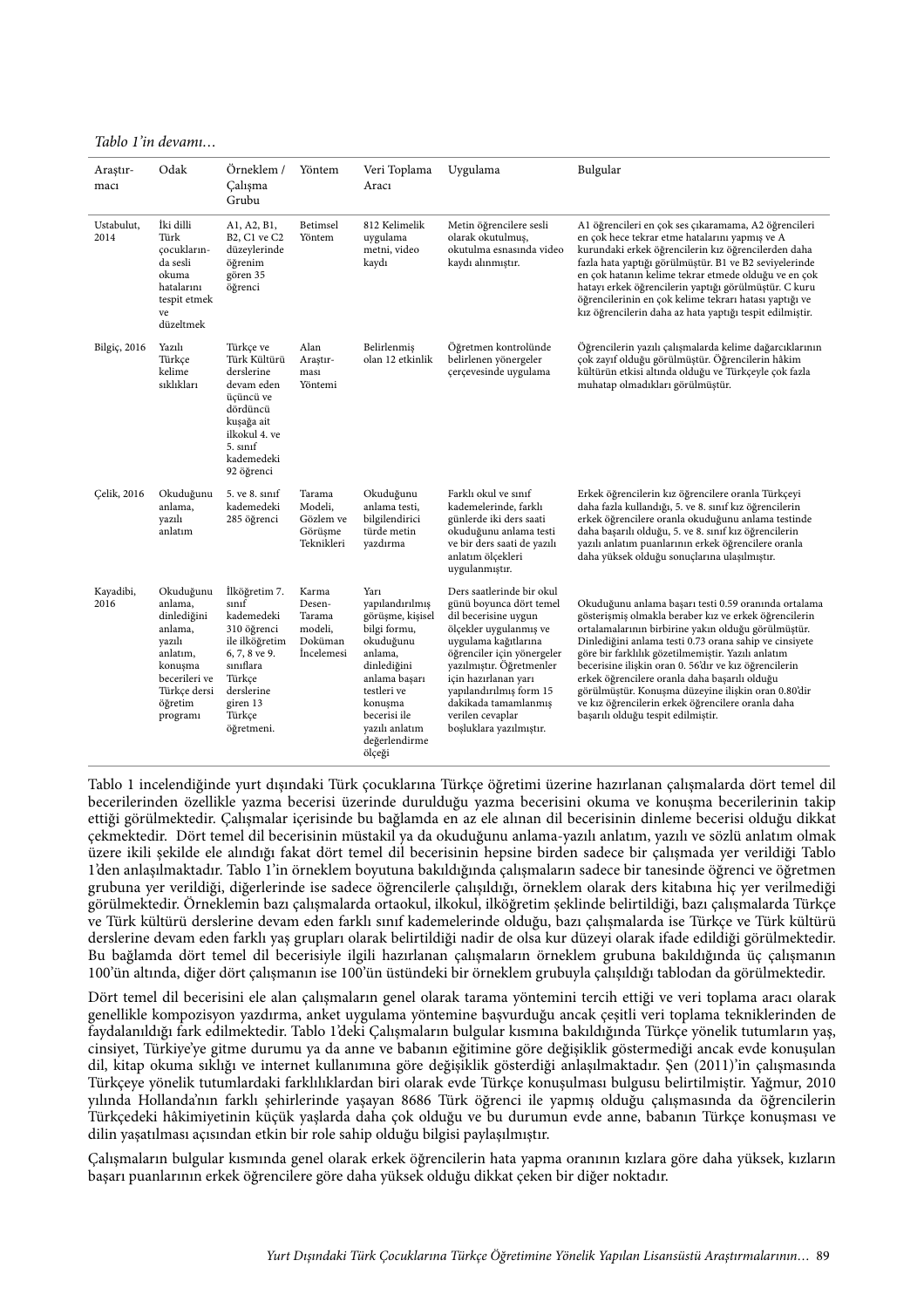#### **Tablo 2**

| Araştır-<br>macı      | Odak                                                                                                                                         | Örneklem / Çalışma<br>Grubu                                                                                                                                                                                                                               | Yöntem                                                         | Veri<br>Toplama<br>Aracı                                                                           | Uygulama                                                                                                                                                                                                                                 | Bulgular                                                                                                                                                                                                                                                                                                                                                                                                                                                                                                                                                                           |
|-----------------------|----------------------------------------------------------------------------------------------------------------------------------------------|-----------------------------------------------------------------------------------------------------------------------------------------------------------------------------------------------------------------------------------------------------------|----------------------------------------------------------------|----------------------------------------------------------------------------------------------------|------------------------------------------------------------------------------------------------------------------------------------------------------------------------------------------------------------------------------------------|------------------------------------------------------------------------------------------------------------------------------------------------------------------------------------------------------------------------------------------------------------------------------------------------------------------------------------------------------------------------------------------------------------------------------------------------------------------------------------------------------------------------------------------------------------------------------------|
| Molalı,<br>2005       | İki dillilik<br>sorunu                                                                                                                       | Lise 1 ve lise 4.<br>sınıflarında öğrenim<br>gören ve Türkçe dersi<br>alan 50, Türkçe dersi<br>almayan 50 öğrenci<br>olmak üzere toplamda<br>100 öğrenci ile Türkçe<br>dersi veren 17, Türkçe<br>dersi vermeyen 17<br>olmak üzere toplamda<br>34 öğretmen | Anket ve<br>Karşılaş-<br>tırma<br>Metodu.<br>Görüşme           | Anket                                                                                              | Her bir okulun öğrencileri<br>bir araya getirilerek sınıfça<br>anket uygulanmıştır.<br>Sayıları az olan Türk<br>öğrenci ve öğretmenlerle<br>bire bir irtibat kurularak<br>anket uygulaması<br>yapılmıştır. Anket<br>Romence verilmiştir. | Öğretmen ve öğrenciler, "Kendinizi iki<br>dilli sayıyor musunuz?" sorusuna "Evet"<br>cevabını, "Sizce iki dillilik ne demektir?"<br>sorusuna "İki dili kullanmak" cevabını,<br>"Sizce ana dili ne demektir?" sorusuna "İlk<br>öğrenilen dil" cevabını, "İlk dilinizi ana<br>dili olarak kabul ediyor musunuz?"<br>sorusuna "Evet" cevabını, "İlk<br>öğrendiğiniz dil hangisidir?" sorusuna<br>"Ana dili" cevabını, "Ana dilinizi kimden<br>öğrendiniz?" sorusuna "Anne baba"<br>cevabını vermiştir.                                                                                |
| Demirdö-<br>ven, 2016 | Türkçe<br>öğretmeni<br>adaylarının iki<br>dillilik olgusuna<br>yönelik görüşleri                                                             | 2015-2016 yıllarında<br>Türkistik bölümünde<br>öğrenim gören ve farklı<br>branşlardan olan 31<br>lisans, 1 yüksek lisans<br>ve 2 lisansını yeni<br>tamamlamış olan 34<br>öğrenci.                                                                         | Nitel<br>Araştırma-<br>Olgubilim<br>Deseni                     | Genel bilgi<br>formu,<br>tutum testi,<br>yarı<br>yapılandırıl<br>mis<br>görüşme<br>formu           | Öğrencilerle yüz yüze<br>görüşme yapılarak ses<br>kaydı alınmıştır.                                                                                                                                                                      | Almanya'daki Türkçe öğretiminden<br>okuma/yazma/dinleme ve konuşma beceri<br>alanlarında karşılaşılan sorunlar nelerdir?'<br>sorusuna yanıtlayan yirmi beş öğrenci bu<br>beceri alanlarında yaşanılan sıkıntılara ek<br>olarak Türkçe dersinin her okulda<br>olmaması/ders saatlerinin yetersiz olması<br>gibi cevaplar vermiş, öğrencilerin tamamı<br>iki dilliliği bir avantaj olarak gördüğünü<br>ifade etmiştir. 26 öğrenci akademik<br>metinleri Almanca yazdığını, 16 öğrenci<br>sunum yapılacağı zaman Almancada<br>kendilerini daha rahat hissettiklerini<br>belirtmiştir. |
| Bican, 2017           | Türk<br>çocuklarının<br>Türkçesini iki<br>dillilik temelinde<br>tanımlamak ve<br>Türkçeye yönelik<br>kazanım<br>düzeylerini<br>ortaya koymak | 14-22 yaş aralığındaki<br>Türkçe-Danca bilen iki<br>dilli 111 öğrenci                                                                                                                                                                                     | Betimsel-<br>Tekil<br>Tarama,<br>İlişkisel<br>Tarama<br>Modeli | Baskın dil<br>ölçeği, açık<br>uçlu ve<br>çoktan<br>seçmeli<br>sorular-<br>dan oluşan<br>karma test | Ölçek ve test uygulamadan<br>önce öğretmen ve<br>öğrencilere açıklanmıştır.<br>Ölçek içi yirmi dakika, test<br>için bir saat süre<br>verilmiştir. Ölçek ve testler<br>isimsiz olarak<br>doldurulmuştur.                                  | Bulgularda %84 oranında baskın dilin<br>Danca olduğu, 18 yaş üstünde Danca'nın<br>%93 baskın olduğu, Türkçe karşılaştırmalı<br>dil puan aralığının 25 kişide 10 puandan<br>az, 74 kişide 10-19 puan arasında olduğu,<br>12 kişide 20 puan üzeri olduğu<br>görülmüştür. Danca karşılaştırmalı dil<br>puan aralığının 1 kişide 10 puandan az, 21<br>kişide 10-19 puan arası, 89 kişide 20 puan<br>üzeri olduğu, öğrencilerin Danca<br>yetkinlikte ileri düzeyde Türkçe yetkinlikte<br>orta düzeyde olduğu görülmüştür.                                                               |

*Yurt Dı*ş*ındaki Türk Çocuklarına Türkçe Ö*ğ*retimi Üzerine Hazırlanmı*ş *Tezlerden* İ*ki Dillilik ve* İ*ki Dillilikten Kaynaklanan Sorunlara Odaklananların Da*ğ*ılımı*

Tablo 2'de de görüleceği üzere yurt dışındaki Türk çocuklarına Türkçe öğretimi üzerine hazırlanmış çalışmalardan iki dillilik ve iki dillilikten kaynaklanan sorunlarla ilgili olanların 2005, 2016 ve 2017 yıllarında yapıldığı ve dört temel dil becerisine göre daha az çalışıldığı anlaşılmaktadır. Çalışmalarda örneklem grubunun lise, lisans ve yüksek lisans kademeleri ile 14-22 yaş aralığındaki öğrencilerden oluştuğu ve bu üç çalışmanın toplamda 245 öğrenci, 34 öğretmen örneklem grubu ile iki dillilik ve iki dillilikle ilgili sorunlar ve görüşler konusuna yoğunlaştığı dikkat çekmektedir. Çalışmalardaki bilgilerin, anket ya da çeşitli form ve testlerle toplanan verilerden elde edildiği görülmektedir. Tablo 2'nin bulgular kısmına bakıldığında yurt dışında yaşayan Türk çocuklarının kendilerini iki dilli saydığı, ilk olarak ana dillerini öğrendikleri ve ana dillerini öğrendikleri öncelikli kişilerin anne ve babaları olduğu anlaşılmaktadır. Ayrıca Bican'ın 2017 yılında yapmış olduğu çalışmada Türkler arasında baskın dilin Danca olduğu Türk öğrencilerin Türkçe yetkinlik konusunda orta düzeyde, Danca yetkinlik konusunda ileri düzeyde olduğu tespit edilmiştir. Yağmur'un (2007) ise Hollanda'da yapmış olduğu deneysel çalışmada Türk, Alman, Türk-Alman ve diğer milliyetlere mensup 5330 öğrenciden oluşan bir örneklemle iki dillilik üzerinde durduğu araştırmasında Almancası baskın olan Türk çocuklarının Türkçesinin de çok iyi olduğu, Almancasının baskın olduğunu iddia eden Türk çocuklarının aslında Türkçe becerilerinin Almancalarından daha üstün olduğu vurgulanmıştır. Bican ve Yağmur'un çalışmalarındaki farklılığın zaman ve ülke farkından kaynaklanabileceği düşünülebilir.

Tablo 3'te yurt dışındaki Türk çocuklarına Türkçe öğretimi üzerine hazırlanmış çalışmalardan program ve materyaller konusuna yönelen beş çalışma olduğu ve bu çalışmalardan dördünün son beş yıl içerisinde hazırlandığı görülmektedir. Öğretim programı dışında öğrenmenin somutlaştırılmasında yardımcı olan ders kitabı ve kitaplar içerisindeki metinlerin incelenmesine yönelik yapılan bu çalışmalarda örneklem boyutunun diğer çalışmalara göre çeşitlendiğini ve farklılaştığı dikkat çekmektedir. Buna göre Sağlam (1989) tarafından hazırlanan çalışmada örneklem ilkokul 4. sınıf kademesindeki 672 öğrenciden oluşurken Tekeli (2017) tarafından gerçekleştirilen çalışmada Türkçe ve Türk Kültürü derslerine yönelik en az bir yıl görev yapan 86 öğretmenden oluşmaktadır. Diğer çalışmalarda örneklem olarak Keloğlan Masalları, Türkçe ve Türk Kültürü ders kitapları ile sınavlardan elde edilen 87 adet metnin kullanıldığı görülmektedir. Örneklemi öğretmen ve öğrenci olan çalışmalardaki verilerin anket, test, görüşme yoluyla elde edildiği anlaşılmaktadır.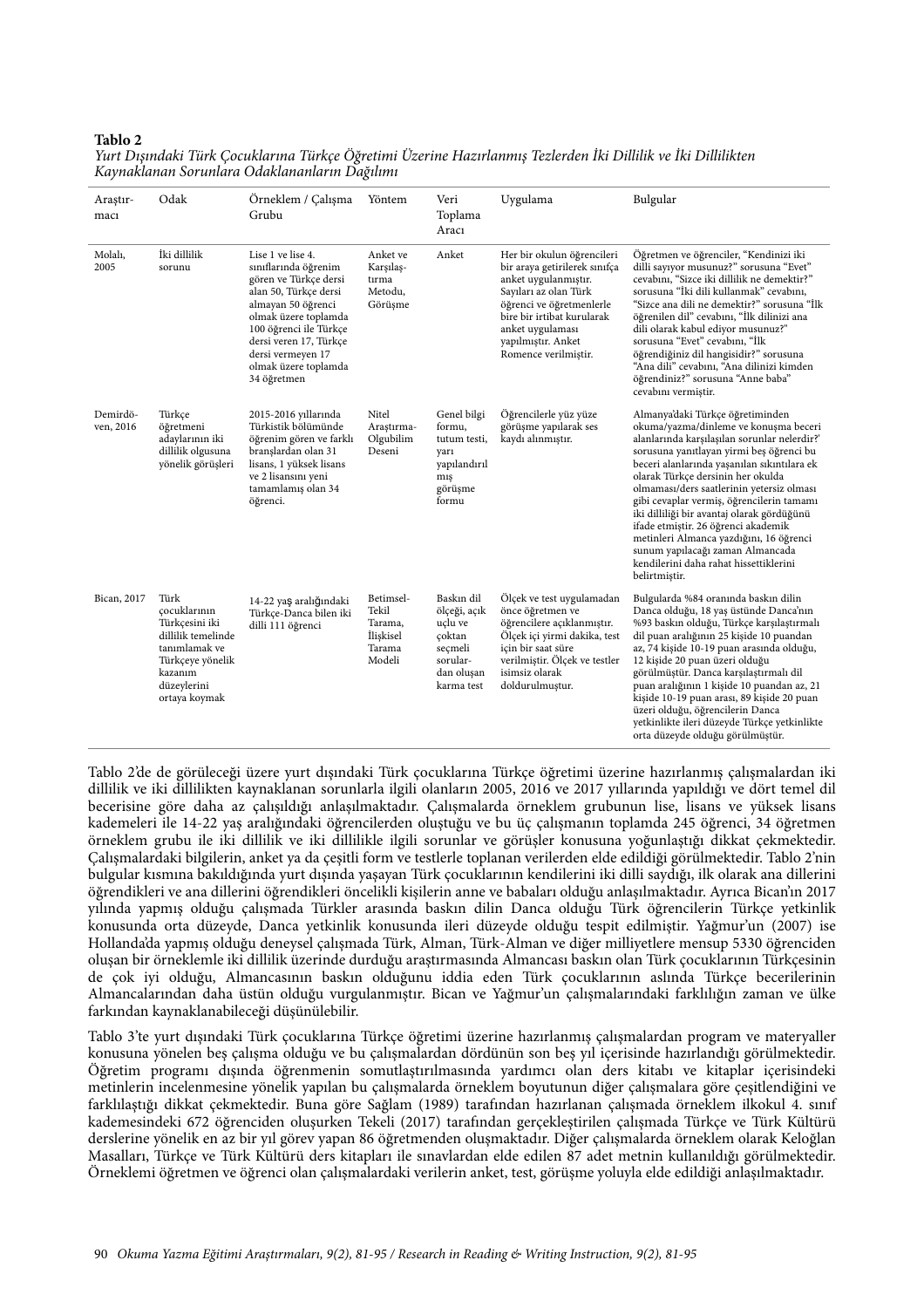#### **Tablo 3**

*Yurt Dı*ş*ındaki Türk Çocuklarına Türkçe Ö*ğ*retimi Üzerine Hazırlanmı*ş *Tezlerden Alanda Kullanılan Program ve Materyallere Odaklananların Da*ğ*ılımı*

| Araştır-<br>macı    | Odak                                                                                                                                                                                | Örneklem /<br>Çalışma Grubu                                                                                                                                                     | Yöntem                                                             | Veri<br>Toplama<br>Aracı                                                                                                              | Uygulama                                                                                                                                                                                                                                                                                                                                                                                                                                                                                                                                                                                     | Bulgular                                                                                                                                                                                                                                                                                                                                                                                                                                                                                                                                                                                                                                                                                                                        |
|---------------------|-------------------------------------------------------------------------------------------------------------------------------------------------------------------------------------|---------------------------------------------------------------------------------------------------------------------------------------------------------------------------------|--------------------------------------------------------------------|---------------------------------------------------------------------------------------------------------------------------------------|----------------------------------------------------------------------------------------------------------------------------------------------------------------------------------------------------------------------------------------------------------------------------------------------------------------------------------------------------------------------------------------------------------------------------------------------------------------------------------------------------------------------------------------------------------------------------------------------|---------------------------------------------------------------------------------------------------------------------------------------------------------------------------------------------------------------------------------------------------------------------------------------------------------------------------------------------------------------------------------------------------------------------------------------------------------------------------------------------------------------------------------------------------------------------------------------------------------------------------------------------------------------------------------------------------------------------------------|
| Sağlam,<br>1989     | Türkçe ve Türk<br>Kültürü Programının<br>etkililiği                                                                                                                                 | İlkokul 4. sınıf<br>Türkçe ve Türk<br>Kültürü dersini<br>alan 672 öğrenci                                                                                                       | Doğal<br>Karşılaştır-<br>ma / Geriye<br>Dönük<br>Değerlendir<br>me | Anket, test                                                                                                                           | Ölçekler üç hafta içinde farklı<br>zaman dilimlerinde<br>öğrencilere uygulanmıştır. İlk<br>gün anket ve testin okuma<br>anlama bölümü, sonraki gün<br>okuma anlama bölümü ile<br>yazılı anlatım bölümünü<br>başka bir gün ise ülke bilgisi<br>bölümünü uygulamışlardır.                                                                                                                                                                                                                                                                                                                      | Öğrencilerin başarı testinden aldıkları<br>puanın 59.22 olduğu görülmüştür.<br>Testin temel dil becerilerini kapsayan,<br>okuma-anlama, yazılı anlatım ve ülke<br>bilgisi bölümlerinde öğrencilerin ideal<br>puanın yaklaşık yarısı kadar altında<br>olduğu tespit edilmiştir.                                                                                                                                                                                                                                                                                                                                                                                                                                                  |
| Gürbüz,<br>2016     | Hollanda'da Türkçe<br>sorularında<br>kullanılan metinlerin<br>okunabilirliği ve bu<br>metinlere ilişkin<br>soruların yenilenmiş<br>Bloom<br>Taksonomisine göre<br>değerlendirilmesi | 2011-2015 yılları<br>arasında<br>ortaöğretim<br>kurumları HAVO<br>ve VWO'ya giriş<br>için uygulanan<br>Türkçe sınavlarında<br>yer alan Türkçe<br>sınavında yer alan<br>87 metin | Nicel<br>Tarama<br>Modeli,<br>Doküman<br>Incelemesi<br>Metodu      | Metin ve<br>sorulara<br><b>CITO</b><br>Hollanda'-<br>nın resmî<br>internet<br>sitesinden<br>erişim                                    | 2011 ve 2015 yılları<br>arasındaki metinlere ve<br>sorulara CITO Hollanda'nın<br>resmi sayfası ve çalışanlar<br>aracılığıyla ulaşılmıştır.<br>Mevcut dokümanlar hem<br>Türkçe hem Flemenkçe olarak<br>hazırlanmış daha sonra<br>Flemenkçe olarak hazırlanan<br>sorular profesyonel olarak<br>Türkçeye çevrilmiştir.                                                                                                                                                                                                                                                                          | Öğrencilere 2011, 2012 ve 2013<br>yıllarında uygulanan VWO ve HAVO<br>sınavlarının orta güçlükte olduğu, 2014<br>ve 2015 yıllarında uygulanan sınavların<br>zor olduğu görülmüştür.                                                                                                                                                                                                                                                                                                                                                                                                                                                                                                                                             |
| Tekeli,<br>2017     | Almanya'daki iki dilli<br>Türk çocuklarına<br>Türkçe öğretiminde<br>malzeme kullanımı                                                                                               | Almanya'da Türkçe<br>ve Türk Kültürü<br>derslerine yönelik<br>en az bir yıl görev<br>yapan 86 öğretmen.                                                                         | Betimsel<br>Yöntem-<br>Tarama<br>Modeli                            | Anket,<br>mülakat,<br>yarı<br>yapılandı-<br>rılmış<br>görüşme<br>formu                                                                | İlgili kurumlardan gerekli<br>izinler alınıp Eğitim<br>Ataşelikleriyle görüşüldükten<br>sonra anket ve mülakat<br>uygulamaları katılımcılar<br>tarafından araştırmacıya e-<br>posta aracılığıyla<br>ulaştırılmıştır.                                                                                                                                                                                                                                                                                                                                                                         | Araştırmaya katılan öğretmenlerden<br>64'ü öğretim malzemelerinin dersleri<br>çok etkilediğini, 20 öğretmen,<br>malzemelerin dersleri etkilediğini ve<br>bir öğretmen ise malzemelerin derse<br>etkisinin biraz olduğunu ifade etmiştir.                                                                                                                                                                                                                                                                                                                                                                                                                                                                                        |
| <b>Çetin</b> , 2018 | Keloğlan<br>Masallarının yurt<br>dışında yaşayan Türk<br>çocukları için<br>değerler eğitimi<br>açısından<br>incelenmesi                                                             | Türkçe ve Türk<br>Kültürü Dersi<br>$(1-10.$ siniflar)<br>Öğretim<br>Programında yer<br>alan temel<br>değerlere göre<br>tespit edilen 100<br>bölümlük Keloğlan<br>Masalları      | Nitel<br>Yöntem-<br>Doküman<br>Incelemesi                          | Çizgi film<br>bölümleri<br>ve ailelerle<br>görüşme                                                                                    | Keloğlan Masalları adlı çizgi<br>filmin seçilen bölümleri Yurt<br>Dışındaki Türk Çocukları için<br>Türkçe ve Türk Kültürü Dersi<br>(1-10. Siniflar) Öğretim<br>Programı'nda yer alan temel<br>değerlere göre izlenip çizgi<br>filmdeki değer unsurları tespit<br>edilmiştir.                                                                                                                                                                                                                                                                                                                 | Incelenen bölümlerden elde edilen<br>genel sonuçlarda vatanseverlik ve<br>farklılıklara saygı duyma en az tespit<br>edilen değerler, kültürel mirası<br>yaşatmaya duyarlılık ve dayanışma<br>değerlerinin ise en çok tespit edilen<br>konular olduğu görülmüştür.                                                                                                                                                                                                                                                                                                                                                                                                                                                               |
| Göçmenler,<br>2019  | Türkçe ve Türk<br>Kültürü Dersi<br>Programı ve<br>kitaplarının<br>değerlendirilmesi                                                                                                 | 1-3. sinif, 4-5. sinif,<br>6-7. sınıf Türkçe ve<br>Türk Kültürü<br>kitapları                                                                                                    | Nitel<br>Yöntem- Iç<br>Içe Geçmiş<br>Çoklu<br>Durum<br>Metodu      | Türkçe ve<br>Türk<br>Kültürü<br>Dersi<br>Programı,<br>kitapları;<br>doktora<br>günlüğü<br>adıyla<br>tutulan<br>notlar ve<br>gözlemler | Türkçe ve Türk Kültürü<br>Öğretmen Kılavuz Kitabı ve<br>programları (1-3.sinif,<br>4-5.sinif, 6-7.sinif) ile<br>TELPAS programı ayrı ayrı<br>incelenmiştir. Millî Eğitim<br>Bakanlığı tarafından<br>hazırlanmış Türkçe ve Türk<br>Kültürü ders kitapları<br>$(1-3.\sin f, 4-5.\sin f, 6-7.\sin f)$<br>ile İnside ders kitabı ayrı ayrı<br>dokümanlar olarak<br>incelenmiştir. Yapılan bu<br>doküman inlemeleri ile<br>programlar kategorisinde<br>dört farklı doküman, kitaplar<br>kategorisinde ise sekiz farklı<br>doküman incelenmek<br>suretiyle toplam on iki<br>doküman incelenmistir. | Çalışmada ihtiyaç analizi yapılmadan<br>program ve kitapların hazırlanmasının<br>önemli bir eksiklik olduğu, ders ile<br>ilgili yeterli değerlendirme ölçütü<br>bulunmadığı, programın öğrenciler<br>açısından ayırıcı olmadığı, program ve<br>kitaplarını hazırlayan komisyonda; iki<br>dillilik, program geliştirme, çocuk<br>gelişimi ve ölçme-değerlendirme<br>uzmanlarının yer almamasının önemli<br>bir eksiklik olduğu, dersin hedef ve<br>amaçları ile kazanımlar arasında güçlü<br>bir ilişki kurulamadığı, ders kitabı ve<br>çalışma kitabının ayrı olması nedeniyle<br>ilişki kurulması noktasında zorluk<br>yaşandığı, etkinliklerin dengeli bir<br>dağılımla yapılmadığı, temaların sınırlı<br>olduğu görülmüştür. |

Çalışmaların bulgular kısmı incelendiğinde ise materyallerin derse olan etkileriyle ilgili farklı görüşe sahip öğretmenlerin olduğu, ders kitaplarında belirlenen hedefler ile kazanımlar arasında güçlü bir ilişki olmadığı ve etkinlik konusunda dengeli bir dağılımın olmadığı görülmektedir.

Tablo 4'te öğretim niteliği başlığı altında yurt dışındaki Türk çocuklarına Türkçe öğretimi üzerine hazırlanmış çalışmaların konu veya etkinlik temelli olarak ele alındığı ve farklı değişkenler arasındaki ilişkisel boyutun irdelendiği görülmektedir. Bazı çalışmaların örnekleminde öğretmen, öğrenci ve veli gruplarının olması dikkat çekicidir. Bu bağlamda inceleme boyutunun sadece öğrenci ile sınırlandırılmadığı konuyla ilgili detaylı bir bilgiye sahip olunması bakımından öğretmen ve velilerle de görüşülmesi çalışmanın niteliğini de göstermektedir. Tablo 4'te yapılan çalışmaların daha çok deneysel desen ile hazırlandığı ve tercih edilen veri toplama aracının çoğunlukla anket ya da görüşme/ bilgi formu olduğu görülmektedir. Çalışmaların bulgular bölümü incelendiğinde Kayır'ın (2018) çalışmasında veliler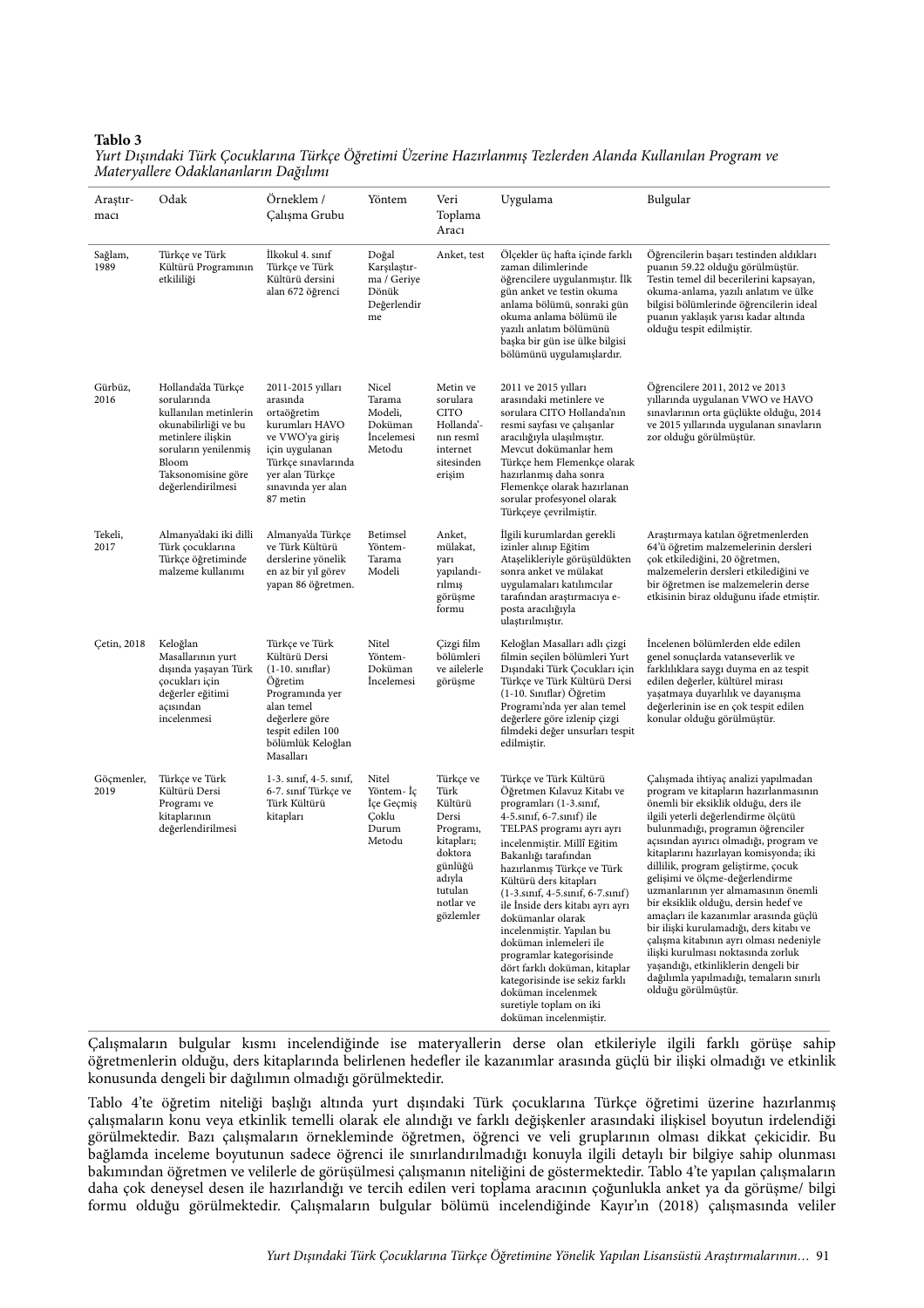tarafından öğrencilerin görev temelli verilen etkinliklerle akademik başarı düzeylerinde olumu yönde bir değişim olduğu Arıcı'nın (2017) çalışmasında ise eğitsel oyunlar üzerinden verilen eğitimin öğrenmede daha etkili olduğu sonucuna ulaşıldığı görülmektedir.

#### **Tablo 4**

*Yurt Dı*ş*ındaki Türk Çocuklarına Türkçe Ö*ğ*retimi Üzerine Hazırlanmı*ş *Tezlerden Ö*ğ*retimsel* İ*çerik ve E*ğ*itimin Niteli*ğ*ine Odaklananların Da*ğ*ılımı*

| Araştır-<br>macı  | Odak                                                                                                                                                                           | Örneklem<br>/ Calisma<br>Grubu           | Yöntem                                          | Veri<br>Toplama<br>Aracı                                                                     | Uygulama                                                                                                                                                                                                                                                                                                                                                                                                                                                                                                                                                                                                                             | Bulgular                                                                                                                                                                                                                                                                                                                                                                                                                                                                                                                                                                                                  |
|-------------------|--------------------------------------------------------------------------------------------------------------------------------------------------------------------------------|------------------------------------------|-------------------------------------------------|----------------------------------------------------------------------------------------------|--------------------------------------------------------------------------------------------------------------------------------------------------------------------------------------------------------------------------------------------------------------------------------------------------------------------------------------------------------------------------------------------------------------------------------------------------------------------------------------------------------------------------------------------------------------------------------------------------------------------------------------|-----------------------------------------------------------------------------------------------------------------------------------------------------------------------------------------------------------------------------------------------------------------------------------------------------------------------------------------------------------------------------------------------------------------------------------------------------------------------------------------------------------------------------------------------------------------------------------------------------------|
| Calışkan,<br>2009 | Metafor ve<br>deyim<br>öğretimi                                                                                                                                                | 32 öğrenci                               | Deneysel<br>Desen                               | Kisisel<br>bilgi<br>formu, ön<br>test-son<br>test                                            | Ön test öğrencilere 40 dakika süren iki<br>oturumla yaptırılmış olup sonraki hafta bir<br>ders saati ayrılan kişisel bilgi formu<br>uygulanmıştır. Kavramsal anahtar modeli ise<br>üç hafta mutluluk duygusu, iki hafta öfke, üç<br>hafta üzüntü ile ilgili etkinliklerin yapımına<br>ayrılarak toplamda sekiz hafta sürmüştür.                                                                                                                                                                                                                                                                                                      | Deney ve kontrol gruplarının deyimleri<br>hatırlamaya ilişkin son test puanlarında<br>deney grubunun 97.92, kontrol grubunun<br>ise 76.38 oranına; duygu deyimlerini<br>yorumlamada deney grubunun 77.08 ve<br>kontrol grubunun 52.77 son test verilerine<br>sahip olduğu görülmüştür.                                                                                                                                                                                                                                                                                                                    |
| Anamaria,<br>2013 | Öğrenme<br>yöntemleri<br>ile başarı<br>arasındaki<br>ilişki                                                                                                                    | 29<br>okutman                            | Belirtilme-<br>miş                              | Anket                                                                                        | İlk ve orta kademe okullar, üniversite ve dil<br>merkezlerinde Türkçe öğreten okutmanlara<br>uygulanmıştır.                                                                                                                                                                                                                                                                                                                                                                                                                                                                                                                          | % 48'lik orana sahip Türk soylu<br>okutmanların yöntem olarak dil bilgisi<br>çeviri metodu ile konuşsal- işitsel öğretim<br>metotlarını kullandığı görülmüştür.<br>Öğrencilerin beceri olarak okuma-<br>anlamada daha başarılı oldukları, en çok<br>cümle bilgisinde zorluk çektikleri<br>görülmüştür.                                                                                                                                                                                                                                                                                                    |
| Arici, 2017       | Eğitsel<br>oyunların<br>Almanya'da<br>yaşayan Türk<br>çocuklarının<br>Türkçe<br>öğrenme<br>basarılarına<br>etkisi                                                              | 60 öğrenci                               | Deneysel<br>Desen                               | Sinav<br>formu.<br>tutum<br>ölçeği, ön<br>bilgi<br>anketi                                    | Öğrenciler deney grubu ve kontrol grubu<br>olarak iki gruba ayrılmış, deney grubunda<br>eğitsel oyun ve etkinliklerle kontrol<br>grubunda ise uygulamadaki program<br>dahilinde Türkçe dersi sunumu yapılmıştır.<br>Araştırma öncesinde gruplara ön test<br>uygulanmış, grupların durumları kayıt altına<br>alınmıştır. Araştırma sonunda gruplara son<br>test ve eğitsel oyun tutum ölçeği uygulanmış<br>ve iki grubun verileri değerlendirilerek<br>aralarındaki farklılıklara bakılıp sonuca<br>ulaşılmıştır.                                                                                                                     | Çalışmaya başlamadan önce öğrencilerin<br>aritmetik ortalama puanları 24.50 iken,<br>eğitsel oyunlarla yapılan deneysel çalışma<br>sonucunda aritmetik ortalama puanlarının<br>85.67'ye yükseldiği görülmüştür.                                                                                                                                                                                                                                                                                                                                                                                           |
| Kayır, 2018       | Türkçe ve<br>Türk Kültürü<br>Dersinde<br>görev temelli<br>etkinliklerin<br>İsviçre'de<br>yaşayan Türk<br>cocuklarının<br>akademik<br>başarı ve<br>motivasyon-<br>larına etkisi | 96 öğrenci,<br>11<br>öğretmen,<br>7 veli | Karma<br>Yöntem-<br>Gömülü<br>Deneysel<br>Desen | Başarı<br>testi,<br>öğretmen<br>günlüğü,<br>yarı<br>yapılandı-<br>rılmış<br>görüşme<br>formu | Deney ve kontrol grubu sınıflarına 80'er<br>dakika süresince hazırlanan başarı testi<br>uygulanmıştır. Daha sonra 11 haftalık<br>uygulama gerçekleştirilmiş ve aynı başarı<br>testi sınıflara son test olarak da<br>uygulanmıştır. Uygulamanın bitişinden 15<br>gün sonra sınıfta öğrencilerle ortalama 10'ar<br>dakikalık odak grup ve bireysel görüşmeler<br>yoluyla etkinlik uygulamaları hakkında yarı<br>yapılmış görüşmeler yapılmıştır. Ayrıca,<br>hazırlanan yarı yapılandırılmış görüşme<br>formu yoluyla, öğrenci velileri arasından<br>deney grubunda 3 ve kontrol grubunda 3<br>veliyle görüşmeler gerçekleştirilmiştir. | Hem deney hem kontrol grubunda yer<br>alan öğrencilerin Türkçe dersine karşı<br>tutumlarında farklılık gözlemlenmemiştir.<br>Veliler bu süreç içinde öğrencilerin<br>akademik olarak daha başarılı olduğunu<br>söylemiştir. Öğrencilerin en fazla<br>kendilerini ifade edebildikleri<br>aktivitelerden hoşlandıkları, okuma,<br>yazma gibi beceri etkinliklerinden<br>hoşlanmadıkları görülmüştür.<br>Öğrencilerin çoğu dersin daha fazla<br>olmasına olumlu bakmazken, veliler<br>öğrencilere derse zorla gönderdiklerini<br>ancak öğrencilerin derste eğlendiklerini<br>düşündüklerini belirtmişlerdir. |

Tablo 5 incelendiğinde yurt dışındaki Türk çocuklarına Türkçe öğretiminin zorlukları ve konuyla ilgili sorunlar üzerine hazırlanan çalışmaların Fransa, İngiltere ve Belçika merkezli olduğu ve 2010 yılından sonra yapıldığı görülmektedir. Çalışmalarda öğretmen, öğrenci ve velilerden oluşan 819 kişilik bir örneklem bulunmaktadır. Verilerin anket, görüşme ve ölçek yoluyla elde edildiği dikkat çekmekle birlikte en çok tarama yönteminin kullanıldığı anlaşılmaktadır. Çalışmaların bulgular kısmından Türkçe derslerine olan ilgisizliğin motivasyon eksikliği, Türkçeyi zaten biliyoruz düşüncesinin egemen olması ve kitaplardaki metinlerin sıkıcılığı; ekonomik, siyasi nedenler ve ırkçılık kavramlarının olumsuz etkileri Türkçe konuşmaya olan algıyı olumsuz etkilemekle birlikte Türkçeyi terk etme sebepleri arasında da gösterilebileceği anlaşılmaktadır Yalınkılıç ve Yağmur (2014), Batı Trakya'da yaşayan Türklerin ana dillerine karşı tutumlarını ölçmek için yaptıkları çalışmada Batı Trakya ve Batı Avrupa'da yaşayan Türklerin ana dillerine karşı olan tutumlarının birbirinden farklı bir durum sergiledikleri sonucuna ulaşmışlardır. Yunanistan'da yaşayan Türkler ev içerisinde Türkçe konuşup, yaşadıkları ülkenin resmî dilini kesinlikle ev ortamına sokmazken Batı Avrupa'da yaşayan Türklerin, özellikle genç kuşakların, yaşadıkları ülkenin dilini yaygın şekilde kullandıklarını ifade etmişlerdir. Dolayısıyla her iki bölge arasında Türkçeye karşı olan tutum ile Türkçenin kullanım sıklığı oranları farklılık göstermektedir.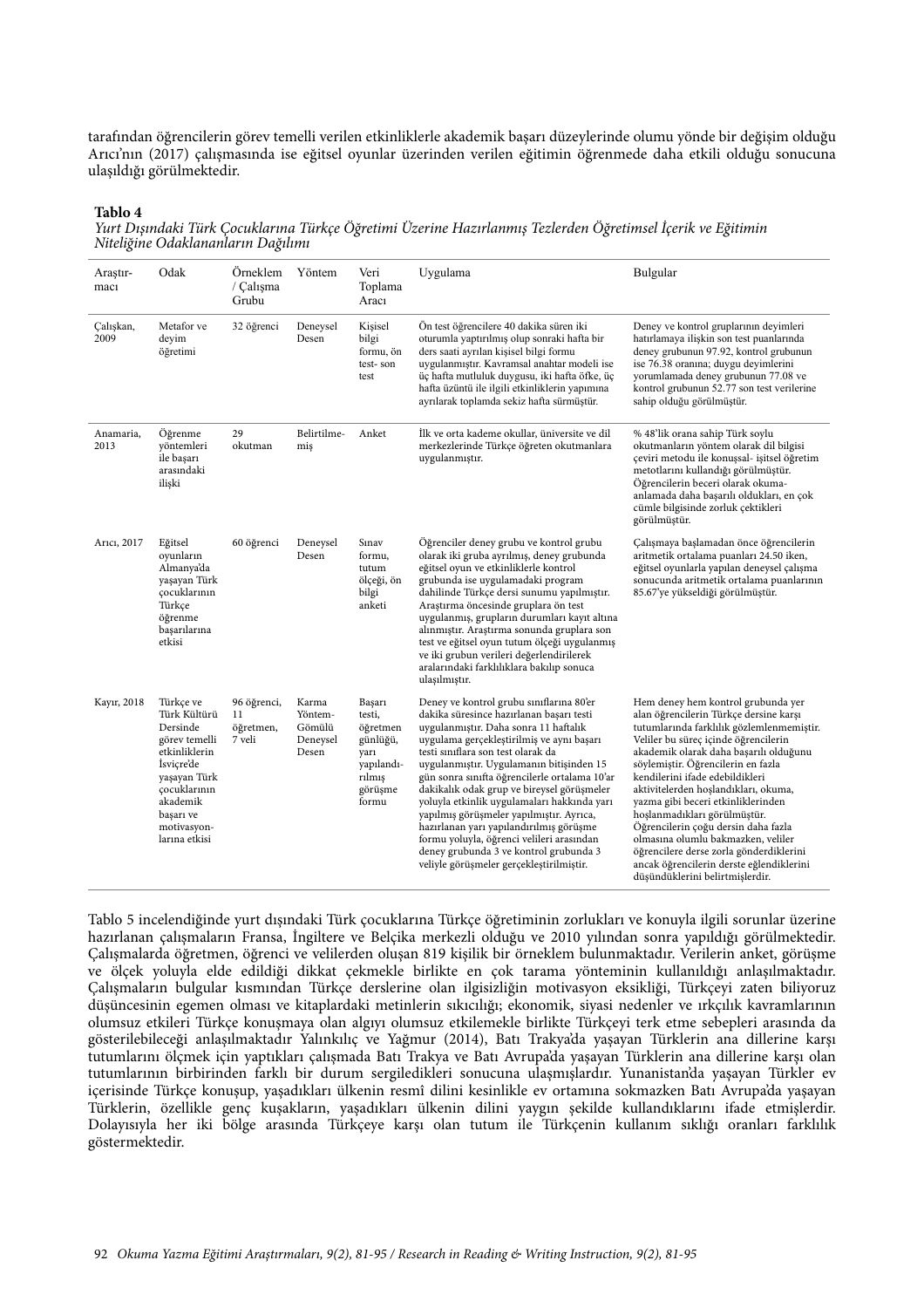#### **Tablo 5**

*Yurt Dı*ş*ındaki Türk Çocuklarına Türkçe Ö*ğ*retimi Üzerine Hazırlanmı*ş *Tezlerden Alandaki Sorunlara ve Katılımcı/ Payda*ş *Görü*ş*lerine Odaklananların Da*ğ*ılımı*

| Araştır-<br>macı | Odak                                                                                                                                                                                        | Örneklem /<br>Calışma Grubu                           | Yöntem                                                | Veri<br>Toplama<br>Aracı                                                                        | Uygulama                                                                                                                                                                                                                                                                                                                                                  | Bulgular                                                                                                                                                                                                                                                                                                                                                         |
|------------------|---------------------------------------------------------------------------------------------------------------------------------------------------------------------------------------------|-------------------------------------------------------|-------------------------------------------------------|-------------------------------------------------------------------------------------------------|-----------------------------------------------------------------------------------------------------------------------------------------------------------------------------------------------------------------------------------------------------------------------------------------------------------------------------------------------------------|------------------------------------------------------------------------------------------------------------------------------------------------------------------------------------------------------------------------------------------------------------------------------------------------------------------------------------------------------------------|
| Ekmekçi,<br>2012 | Belçika'da Türkçe<br>öğretiminin durumu<br>ve öğretimindeki<br>temel sorunlar                                                                                                               | 25 Türkçe<br>öğretmeni                                | Nitel<br>Arastırma-<br>Gözlem ve<br>Görüşme<br>Metodu | Gözlem ve<br>görüşme<br>formu                                                                   | Öğretmenlerle görüşme<br>yapılmış, sorulan açık uçlu<br>sorulara verilen cevaplar<br>anında yazıya geçirilmiştir.                                                                                                                                                                                                                                         | Derslere olan ilgisizliğin motivasyon<br>eksikliğinden ve Türkçeyi zaten<br>biliyoruz düşüncesinden kaynaklandığı<br>görülmüştür. Kitapların etkililiği ve<br>kullanışlılığıyla ilgili olarak dilinin ağır<br>olduğu metinlerin sıkıcı olduğu<br>paylaşılmıştır. Yöntem ve teknik<br>konusunda sunuş yoluyla öğretim ve<br>anlatım tercih edildiği söylenmiştir. |
| Ari, 2015        | Fransa'nın Aisne<br>Bölgesi'ndeki<br>okullarda Türkçe ve<br>Türk Kültürü dersi<br>alan iki dilli Türk<br>çocuklarının ve<br>velilerinin ana dili<br>Türkçeyi öğrenmeye<br>yönelik görüşleri | 51 öğrenci, 29 veli                                   | Nicel<br>Yöntem-<br>Tarama<br>Modeli                  | Açık uçlu<br>anket,<br>likert tipi<br>anket,<br>demografik<br>bilgi formu                       | Uygulama yapılan okullarda<br>ders öğretmeninden yardım<br>alınmış, çalışmanın başında<br>öğrencilere açıklama<br>yapılmıştır. Daha sonra kişisel<br>bilgilerinin yer aldığı kısım<br>verilmiştir. Sonraki bölüm<br>ikiye ayrılmış ilk kısımda<br>Türkçe dersine yönelik<br>görüşleri diğer bölümde ise<br>bu dersi almalarının<br>nedenleri sorulmuştur. | Öğrencilerin Türkçe öğrenmekten<br>hoslanmıyorum maddesine %74<br>oranında katılmıyorum cevabı verdiği,<br>Türkçe öğrenmek bilgimi<br>arttırmayacak maddesine %76<br>katılmıyorum cevabı verdiği, Türkçemi<br>geliştirerek duygu ve düşüncelerimi<br>daha iyi anlatabilirim maddesine %63<br>katılıyorum cevabı verdiği tespit<br>edilmiştir.                    |
| Bayat, 2016      | İngiltere'deki iki dilli<br>Türk öğrencilerin<br>Türkçeye yönelik<br>görüşleri ve bu<br>durumun aile,<br>öğretmen, öğrenci<br>bakımından<br>değerlendirilmesi                               | 190 öğrenci, 41<br>öğretmen, 83 veli                  | Nicel<br>Yöntem-<br>Tarama<br>Modeli                  | Anket                                                                                           | Katılımcılara anket<br>uygulanmadan önce gerekli<br>açıklamalar yapılmış ve<br>araştırmacı; öğretmen,<br>öğrenci, velilerle görüşerek<br>anket uygulaması sırasında<br>hazır bulunmuştur.                                                                                                                                                                 | Anketlerde ana dili olarak %80.9 oranla<br>Türkçenin olduğu, evde % 46.8 oranla<br>Türkçe konuşulduğu, % 65.8 oranla<br>Türkçe konuşmaktan hoşlanılmadığı,<br>Türkçe konuşan insanlar içinde<br>kendimi daha mutlu hissediyorum<br>maddesine %53.7 oranla kısmen<br>katılıyorum cevaplarının verildiği<br>görülmüştür.                                           |
| Çoban,<br>2018   | Fransa'da yaşayan<br>Türkçe-Fransızca iki<br>dilli bireylerin<br>Türkçeyi terk<br>etmelerinin sebepleri                                                                                     | Veli, öğrenci ve<br>öğretmenlerden<br>oluşan 400 kişi | Tarama<br>Modeli                                      | Türkce-<br>Fransızca<br>iki dilli<br>bireylerin<br>Türkçeyi<br>terk etme<br>sebepleri<br>ölçeği | Görevli öğretmenler<br>tarafından ulaşılabilinen tüm<br>Türk vatandaşlarına ölçek<br>uygulanmış, birden fazla<br>işaretlenen ya da<br>cevaplanmayan formlar<br>ayrılarak 400 forma<br>ulaşılmıştır.                                                                                                                                                       | Çalışmada Türkçenin terk edilme<br>nedenlerinde cinsiyetin önemli bir<br>faktör olmadığı, ekonominin dil<br>tercihinde ve dile karşı tutumda etkili<br>olduğu, siyasi nedenlerin, ırkçılık ve<br>ayrımcılığa maruz kalma endişesinin<br>etkili olduğu görülmüştür.                                                                                               |

#### **Sonuç ve Tartışma**

Yurt dışındaki Türk çocuklarının Türkçe Öğretimi üzerine hazırlanmış olan tezlere bakıldığında konuyla ilgili durumu tam olarak karşılayan 12'si doktora, 11'i yüksek lisans tezi olmak üzere toplam 23 çalışmanın olduğu görülmektedir. Türk çocuklarına Türkçe öğretimi üzerine 1981 ve 2020 yılları arasında hazırlanmış lisansüstü tezlerin değerlendirildiği bu çalışmada genel olarak araştırmaların 5 temada odaklandığı belirlenmiştir. Bu temaların yurt dışında yaşayan Türk çocuklarına verilen eğitimde dört temel dil becerisinin durumu, yurt dışında yaşayan Türklerin ve Türk çocuklarının iki dillilik ile ilgili tutumu ve konuyla ilgili sorunlar, Türkçe öğretimiyle ilgili program ve materyal problemi, Türkçe ve Türk Kültürü derslerinde verilen öğretimin niteliği ve Türkçe öğretimiyle ilgili karşılaşılan sorunlar ve bu durumla ilgili görüşlerden oluştuğu görülmektedir. İncelenen çalışmaların bulgular kısmından; yurt dışında yaşayan Türklerin Türkçeye dair olumlu tutumları, yaşadıkları ülkenin resmî dilini bilmekle birlikte kendi ana dili konusunda yetkin olmanın da bir gereklilik olduğu, aile ortamında genellikle Türkçe, arkadaşlar arasında ve sosyal ortamlarda özellikle gençler arasında yaşanılan ülkenin dilinin konuşulduğu, kendilerini iki dilli olarak gördükleri ve ilk olarak ana dillerini öğrendikleri, Türkçe ve Türk Kültürü derslerine devam eden öğrencilerde zaman zaman kitaplardan kaynaklı olarak motivasyon eksikliği yaşandığı, bazı temel becerilerde özellikle yazma becerisinde sözcük dağarcığı yetersizliğinden kaynaklanan hatalar olduğu, okuma anlama becerisinde diğer becerilere oranla daha fazla başarı gösterdikleri ve özellikle kız öğrencilerin erkek öğrencilerden akademik anlamda daha başarılı oldukları sonucuna ulaşılmıştır. İncelenen çalışmalar, yöntem açısından değerlendirildiğinde en çok tercih edilen yöntemin nicel yöntem olduğu görülmektedir. Yapılan çalışmaların istatistiksel olarak değerlendirildiği düşünüldüğünde nicel yöntemlerin tercih edilmesinin sebebi anlaşılır olmaktadır. Nitel yöntemler daha çok gözlem ve görüşme yoluyla elde edilen verilerin kullanılmasıyla tercih edilmiştir. Örneklem olarak öğretmen, öğrenci, veli, ders kitapları, metinler, masallar seçilmiş ve konuya farklı açılardan yaklaşılmıştır. Çalışmalar ülkeler bazında incelendiğinde yoğunlaşılan ülkelerin Almanya ve Fransa olduğu görülmekle birlikte, Amerika, İsviçre, İngiltere gibi ülkelerde de az da olsa araştırma yapıldığı görülmektedir.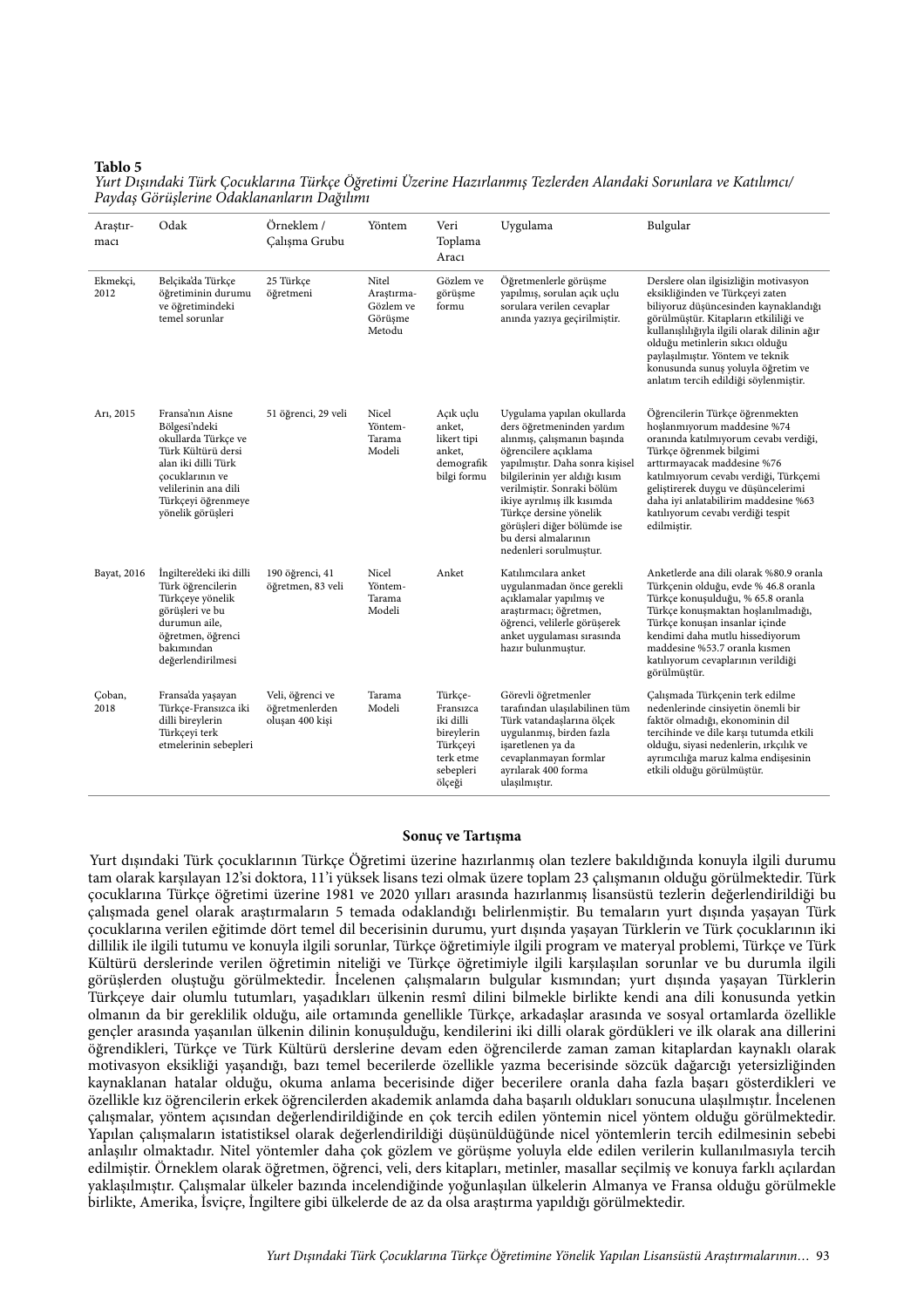Yurt dışında yaşayan Türklerin Türkçe öğrenimiyle ilgili düşünceleri, mevcut durumları ve sorunları araştırmacılar tarafından yoğun olarak ele alınan bir konu olmuş bununla birlikte farklı ülkelerde yaşayan Türklere daha iyi nasıl Türkçe öğretilir, buralarda yaşayan Türk vatandaşlarının Türkçeyi öğrenirken karşılaştığı problemler nelerdir ve bunların üstesinden nasıl daha iyi gelinir, Türkçeyi öğrenirken milli değerlerimiz nasıl, ne kadar ve ne şekilde verilmeli gibi sorunlar çok fazla irdelenmiştir. Bu çalışmada bu konulara yönelik hazırlanmış çalışmalardan elde edilen sonuçlara göre; ders kitaplarının öğrencinin dikkat ve ilgisini çekecek, dersi sıkıcılıktan kurtaracak şekilde hazırlanması gerektiği, dersin bilgi aktarımı olarak görülmesinden ziyade işlevsel yönü ağır basan, oyun ve etkinliklerle renklendirilerek bireysel farklılıklara hitap eden, kalıcı öğrenmeyi destekleyen yönüyle işlenmesi gerektiği düşünülmektedir. Tüm bunlar göz önünde bulundurulduğunda yurt dışında yaşayan Türkler için Türkçenin önem ve gerekliliğiyle ilgili bir farkındalık oluşması, Türkçe dersindeki akademik başarının artması ve Türkçeye karşı olumlu tutumların artması beklenmektedir.

#### **Kaynakça**

Başında yıldız işareti olan kaynaklar araştırmada incelenen yayınları göstermektedir.

Aksan, D. (2014). *Her yönüyle dil ana çizgileriyle dilbilim*. Türk Dil Kurumu.

\*Arı, G. T. (2015). İ*ki dilli Türk çocuklarının ve velilerinin ana dili Türkçeyi ö*ğ*renme tutumları (Aisne bölgesi-Fransa örne*ğ*i)* [Yayımlanmamış yüksek lisans tezi]. Gazi Üniversitesi.

\*Arıcı, B. (2017). *E*ğ*itsel oyunların Almanya'da ya*ş*ayan Türk çocuklarının Türkçe ö*ğ*renme ba*ş*arılarına etkisi* [Yayımlanmamış doktora tezi]. Atatürk Üniversitesi.

\*Bayat, A. (2016). İ*ki dillilik ba*ğ*lamında* İ*ngiltere'de ya*ş*ayan Türk çocuklarının ana dili Türkçeyi ö*ğ*renme durumları* [Yayımlanmamış yüksek lisans tezi]. Gazi Üniversitesi.

\*Bican, G. (2017). *Danimarka'da Türkçe Danca konu*ş*an ö*ğ*rencilerin dil görünümlerinin iki dillilik temelinde incelenmesi* [Yayımlanmamış yüksek lisans tezi]. Gazi Üniversitesi.

\*Bilgiç, M. (2016). *Batı Avrupa'da iki dilli Türk çocuklarının yazılı Türkçe kelime sıklıkları: Fransa örne*ğ*i* [Yayımlanmamış yüksek lisans tezi]. Sakarya Üniversitesi.

Cummins, J. (1979). Linguistic interdependence and the educational development of bilingual children. *Rewiev of Educational Research*, *49*(2) , 222-251. [https://doi.org/10.3102/00346543049002222](https://doi.org/10.3102%2F00346543049002222)

\*Çalışkan, N. (2009). *Kavramsal anahtar modeliyle iki dilli çocuklara metafor ve deyim ö*ğ*retimi* [Yayımlanmamış doktora tezi]. Gazi Üniversitesi.

*\**Çelik, M. E. (2016). *Bulgaristan'daki Türk çocuklarının okudu*ğ*unu anlama ve yazılı anlatım becerilerinin de*ğ*erlendirilmesi.* [Yayımlanmamış doktora tezi]. Gazi Üniversitesi.

\*Çetin, İ. (2018). *Yurt dı*ş*ındaki Türk çocuklarına Türkçe ö*ğ*retiminde çizgi* fi*lmler yoluyla de*ğ*erler aktarımı (Kelo*ğ*lan masalları örne*ğ*i)* [Yayımlanmamış yüksek lisans tezi]. Gazi Üniversitesi.

\*Çoban, M. (2018). *Türkçe-Fransızca iki dillilerde Türkçenin terk edilmesinin ve dil kaybının sebepleri* [Yayımlanmamış yüksek lisans tezi]. Çanakkale Onsekiz Mart Üniversitesi.

Demirbaş, H. (2014). *E*ğ*itim-kültür açısından Avrupa'daki Türk çocukları sorunlar ve çözümler.* Nobel.

\*Demirdöven, G. H. (2016). *Duisburg/ Essen Üniversitesi'nde ö*ğ*renim gören Türkçe ö*ğ*retmeni adaylarının iki dillilik olgusuna yönelik görü*ş*leri* [Yayımlanmamış yüksek lisans tezi]. Sakarya Üniversitesi.

Ekiz, D. (2017). *Bilimsel ara*ş*tırma yöntemleri* (5. baskı). Anı.

\*Ekmekçi, V. (2012). *Belçika'da Türkçe ö*ğ*retimi ve kar*ş*ıla*ş*ılan temel sorunlar* [Yayımlanmamış yüksek lisans tezi]. Erciyes Üniversitesi.

*\**Göçmenler, H. (2019). *Amerika Birle*ş*ik Devletleri'ndeki Türk çocuklarına ana dili ö*ğ*retimindeki sorunlar ve çözüm önerileri: program ve kitap ölçe*ğ*inde* [Yayımlanmamış doktora tezi]. Gazi Üniversitesi.

Grosjean, F. (2008). *Studying bilinguals*. Oxford University Press.

\*Gürbüz, R. (2016). İ*ki dilli ö*ğ*rencilere yönelik ölçme ve de*ğ*erlendirmede merkezi sınavlar: Hollanda örne*ğ*i*  [Yayımlanmamış yüksek lisans tezi]. Sakarya Üniversitesi.

Güzel, A. (2014). İ*ki dilli Türk çocuklarına Türkçe ö*ğ*retimi (Almanya örne*ğ*i).* Akçağ.

\*İnce, B. (2011). *Yurt dı*ş*ındaki Türk çocuklarının anadilleri Türkçede ya*ş*adıkları anlatım sorunları: Fransa örne*ğ*i* [Yayımlanmamış doktora tezi]. İstanbul Üniversitesi.

İşcan, A. (2007). Dil ve ana dil olarak Türkçe üzerine. *Erciyes Dergisi*, (30), 5-6.

\*Kayadibi, N. (2016). *Makedonya'da ilkö*ğ*retim okullarında Türkçe e*ğ*itimi (7. sınıf örne*ğ*i)* [Yayımlanmamış doktora tezi]. Gazi Üniversitesi.

*\**Kayır, G. (2018). *Türkçe ve Türk kültürü dersinde görev temelli etkinliklerin* İ*sviçre'de ya*ş*ayan Türk çocuklarının*